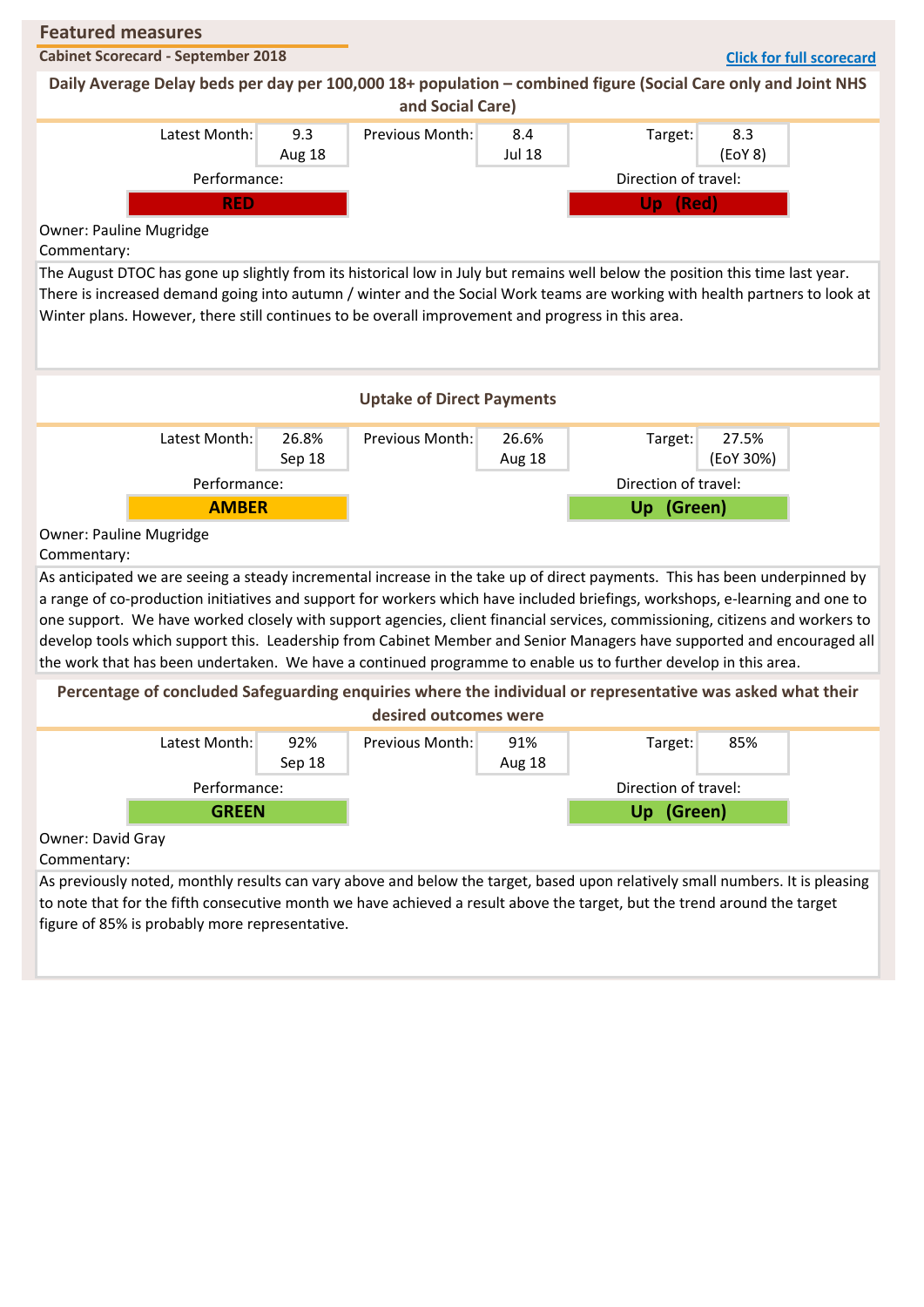## **Cabinet Scorecard - September 2018**

**Produced by AC&H Information and Analysis Team (data from various sources)**

Intended to be viewed full screen - go to "View" and "Full Screen" above

#### **1. Use of Resources**

### **Click for highlight view**

| <b>Measure</b> |                                                                                                                                                                                   | <b>Status</b> | <b>Target</b>      | Last Month This Month |               | <b>DoT</b>    | Constit-<br>uencies | Bench-<br>markable |
|----------------|-----------------------------------------------------------------------------------------------------------------------------------------------------------------------------------|---------------|--------------------|-----------------------|---------------|---------------|---------------------|--------------------|
| $\mathbf{1}$   | Daily Average Delay beds per day per 100,000 18+<br>population – combined figure (Social Care only and<br>Joint NHS and Social Care)                                              | <b>RED</b>    | 8.3<br>(EOY 8)     | 8.4                   | 9.3           | Up<br>(Red)   |                     |                    |
| $\overline{2}$ | The proportion of clients receiving Residential.<br>Nursing or Home Care or Care and Support<br>(supported living) from a provider that is rated as<br>Silver or Gold (Quarterly) | <b>AMBER</b>  | 75%                | 70%<br>(Q4)           | 73.7%<br>(Q1) | Up<br>(Green) |                     |                    |
| $\overline{3}$ | Proportion of clients reviewed, reassessed or<br>assessed within 12 months                                                                                                        | <b>RED</b>    | 82.5%<br>(EoY 85%) | 75.5%                 | 74.3%         | Down<br>(Red) |                     |                    |
| 4              | The number of long-term admissions to residential<br>or nursing care per 100,000 over 65s                                                                                         | <b>AMBER</b>  | 650                | 615.6<br>(Q4)         | 668.4<br>(Q1) | Up<br>(Red)   |                     |                    |

### **2. Personalised Support**

| <b>Measure</b> |                                                                                                                                        | <b>Status</b> | <b>Target</b>      | Last Month This Month |             | <b>DoT</b>               | Const. | <b>B/mark</b> |
|----------------|----------------------------------------------------------------------------------------------------------------------------------------|---------------|--------------------|-----------------------|-------------|--------------------------|--------|---------------|
| 5              | Social work client satisfaction - postcard<br>questionnaire.                                                                           | <b>GREEN</b>  | 70%                | 98%<br>(Q1)           | 99%<br>(Q2) | Up<br>(Green)            |        |               |
| 6              | Percentage of concluded Safeguarding enquiries<br>where the individual or representative was asked<br>what their desired outcomes were | <b>GREEN</b>  | 85%                | 91%                   | 92%         | Up<br>(Green)            |        |               |
| $\overline{7}$ | Uptake of Direct Payments                                                                                                              | <b>AMBER</b>  | 27.5%<br>(EoY 30%) | 26.6%                 | 26.8%       | Up<br>(Green)            |        |               |
| 8              | The percentage of people who receive Adult Social<br>Care in their own home                                                            | <b>GREEN</b>  | DoT Only           | 68.1%                 | 68.1%       | <b>Static</b><br>(Amber) |        |               |
| 9              | The number of people who have Shared Lives                                                                                             | <b>AMBER</b>  | 78<br>(EoY 140)    | 72                    | 76          | Up<br>(Green)            |        |               |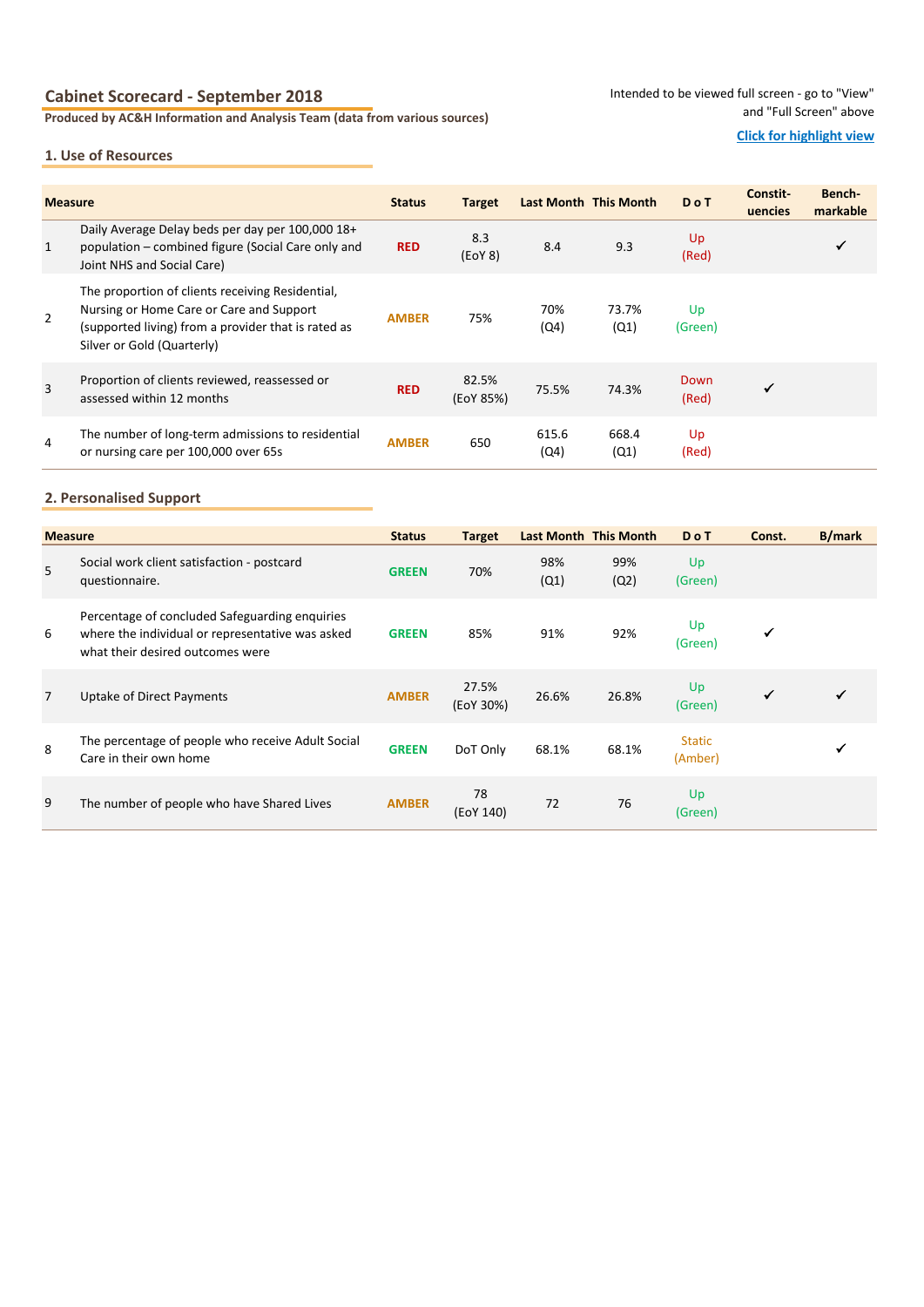## **Cabinet Scorecard - September 2018**

**Produced by AC&H Information and Analysis Team (data from various sources)**

#### Intended to be viewed full screen - go to "View" and "Full Screen" above

#### **Click for highlight view**

## **3. Prevention and Early Help**

| <b>Measure</b> |                                                                                                                 | <b>Status</b> | <b>Target</b>    | Last Month This Month |               | <b>DoT</b>    | Const. | <b>B/mark</b> |
|----------------|-----------------------------------------------------------------------------------------------------------------|---------------|------------------|-----------------------|---------------|---------------|--------|---------------|
| 10             | The percentage of births that receive a face-to-face<br>new-born visit within 14 days                           | <b>AMBER</b>  | 90%              | 90%<br>(Q4)           | 89%<br>(Q1)   | Down<br>(Red) |        | ✓             |
| 11             | Proportion of eligible people receiving an NHS<br>health check                                                  | <b>GREEN</b>  | 2.5%             | 2.8%<br>(Q4)          | 2.7%<br>(Q1)  | Down<br>(Red) |        | ✔             |
| 12             | Rate of positive chlamydia screens (per 100,000<br>young people aged 15-24)                                     | <b>RED</b>    | 2300             | 1972<br>(Q4)          | 1725<br>(Q1)  | Down<br>(Red) |        |               |
| 13             | Number of smoking quitters at 12 weeks                                                                          | <b>GREEN</b>  | 168              | 215<br>(Q4)           | 330<br>(Q1)   | Up<br>(Green) |        | ✔             |
| 14             | Percentage of drugs users who are in full time<br>employment for 10 working days following or upon<br>discharge | <b>RED</b>    | 31%<br>(EoY 33%) | 30.8%<br>(Q4)         | 28.5%<br>(Q1) | Down<br>(Red) |        | ✓             |
| 15             | Children under 5 attending wellbeing service                                                                    | <b>RED</b>    | 13500            | 7496<br>(Q4)          | 11934<br>(Q1) | Up<br>(Green) |        |               |
| 16             | Adults over 70 attending wellbeing service                                                                      | <b>GREEN</b>  | 19500            | 21727<br>(Q4)         | 22207<br>(Q1) | Up<br>(Green) |        |               |
| 17             | Number of completed safeguarding enquiries which<br>involved concerns about domestic abuse                      | <b>GREEN</b>  |                  | 15                    | 9             | Down<br>(Red) |        |               |
| 18             | Percentage of completed safeguarding enquiries<br>which involved concerns about domestic abuse                  | <b>GREEN</b>  |                  | 16.7%                 | 8.5%          | Down<br>(Red) |        |               |
| 19             | Fraction of mortality attributable to particulate air<br>pollution                                              | N/A           | DoT Only         | 6.2%<br>(2016/17)     | (2017/18)     |               |        | ✔             |
| 20             | The percentage of children classed as overweight or<br>obese at reception                                       | N/A           | DoT Only         | 25%<br>(2016/17)      | (2017/18)     |               |        | ✓             |
| 21             | The percentage of children classed as overweight or<br>obese in Year 6                                          | N/A           | DoT Only         | 40%<br>(2016/17)      | (2017/18)     |               |        |               |

### **4. Community Assets**

|    | <b>Measure</b>                                                                                                 |              | <b>Target</b>  |                      | Last Month This Month | <b>DoT</b>    | Const. | <b>B/mark</b> |
|----|----------------------------------------------------------------------------------------------------------------|--------------|----------------|----------------------|-----------------------|---------------|--------|---------------|
| 22 | The percentage of service users aged 18-64 with<br>learning disabilities in employment                         | <b>GREEN</b> | 1%<br>(EoY 2%) | 1.1%                 | 1.05%                 | Down<br>(Red) |        |               |
| 23 | The percentage of adults in contact with secondary<br>mental health services in employment                     | N/A          | DoT Only       | 4.3%<br>$(2016/17*)$ | (2017/18)             |               |        |               |
| 24 | The proportion of people who use services who<br>reported that they had as much social contact as<br>they like | N/A          | DoT Only       | 37.3%<br>(2016/17)   | (2017/18)             |               |        |               |
| 25 | The proportion of carers who reported that they<br>had as much social contact as they like                     | N/A          | DoT Only       | 28.3%<br>(2016/17)   | (2018/19)             |               |        |               |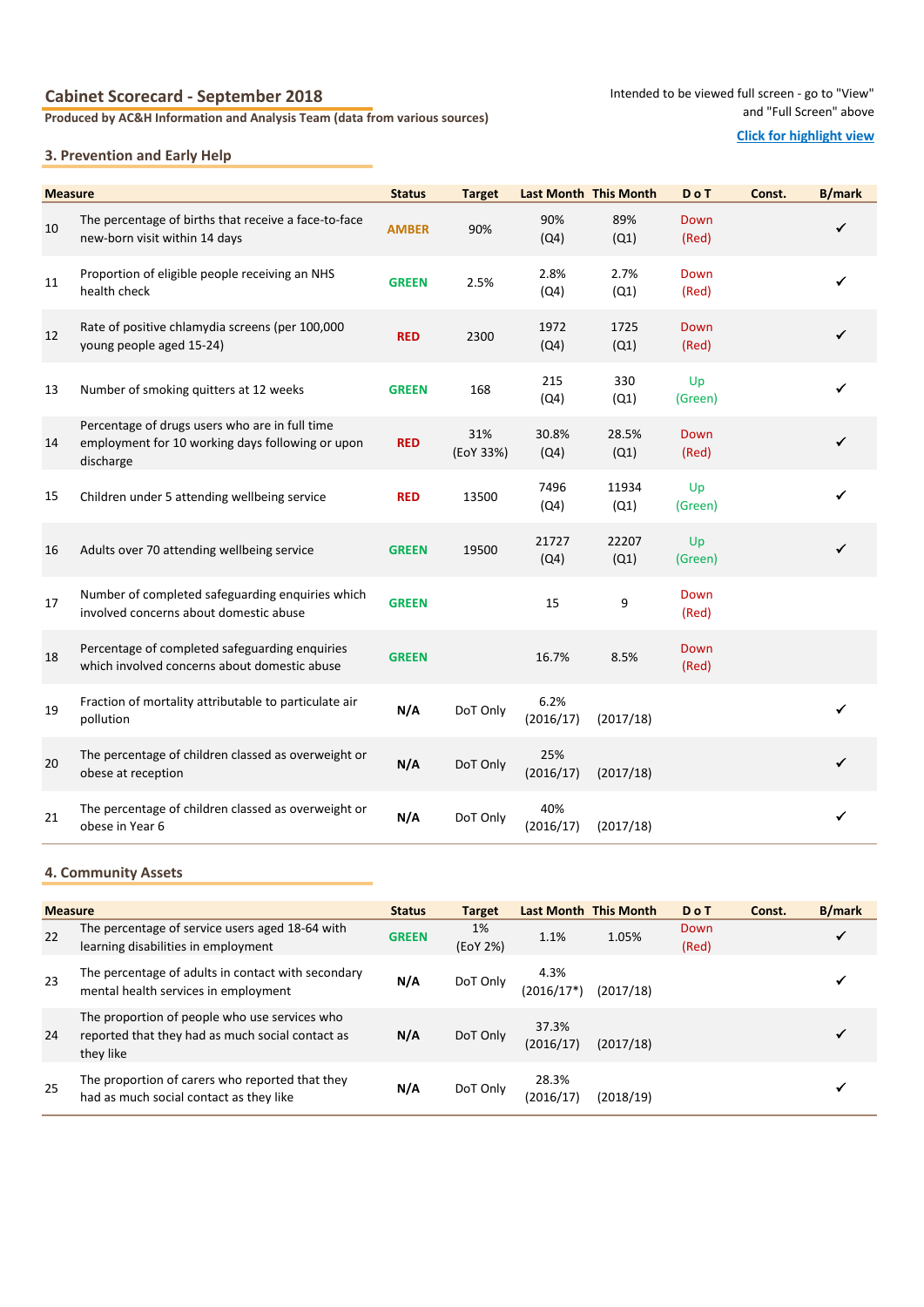**Daily Average Delay beds per day per 100,000 18+ population – combined figure (Social Care only and Joint NHS and Social Care) Up** 

**RED**



| Last Month | <b>This Month</b> | <b>Target</b> |
|------------|-------------------|---------------|
| 8.4        | 9.3               | 8.3           |
|            |                   | (EOY 8)       |

### Source:

UNIFY data as issued by NHS Digital. Data collated by health, available a month in arrears



# **Frequently asked questions:** (EoY as dotted line)

Please be advised that there has been a change to the target for this measure which was imposed by NHS England. This target remains externally set and has changed because the National Better Care Fund Team has now revised the provisional DToC figures following the recent period allowed for baseline challenges. There were 3 accepted challenges nationally of which one was in Birmingham, following counting adjustments by the former Heart of England Foundation Trust. This challenge has been factored in to the revised DToC expectations. This means that the year-end target is now slightly higher, with profiled monthly targets revised in line with this change. The change also affects targets for months which have been previously reported and this has been reflected in the Adult Social Care and Health scorecard.

**< Previous: DV safeguarding proportion Return to Scorecard Next: Good provider all >**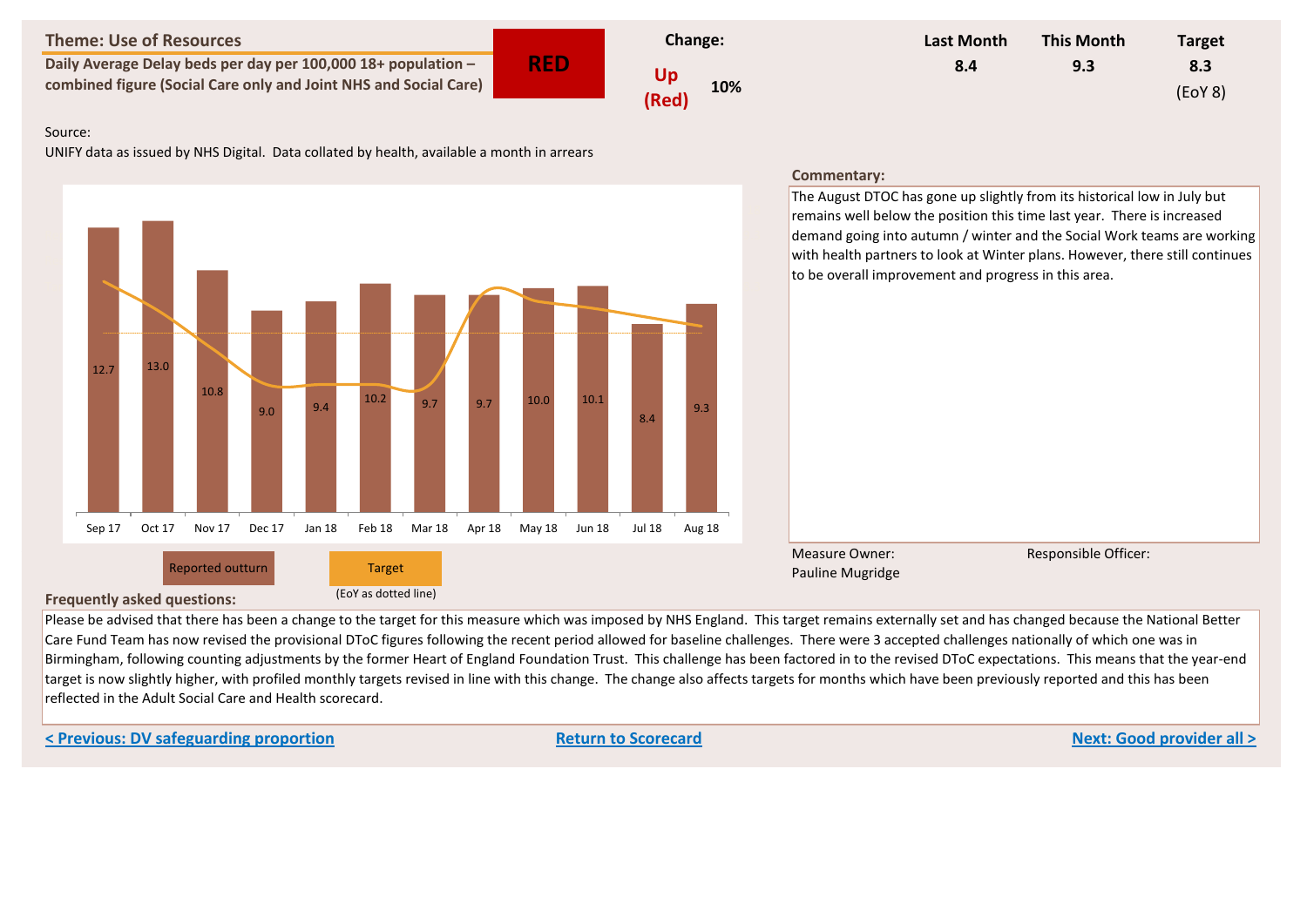**The proportion of clients receiving Residential, Nursing or Home Care or Care and Support (supported living) from a provider that is rated as Silver or Gold (Quarterly)**



**AMBER**

# **Prev. Quarter Latest Quarter Target 70% 73.7% 75%**

#### Source:

Carefirst service agreements and commissioning provider assessment data



#### **Commentary:**

This is a new measure for 18/19. This measure currently includes those services supporting clients on the Council's new adult social care contracts. These services are subject to a new Quality Framework with effect from 01 May 2018. Annual quality monitoring visits have commenced to drive up the quality of providers that are not currently rated Gold or Silver and to improve the service that clients receive. At this time, this doesn't include home support services and these are likely to be included from Q1 of 19/20

Measure Owner: Alison Malik

Responsible Officer:

**Frequently asked questions:**

**< Previous: DTOC Total Return to Scorecard Next: Reviews >**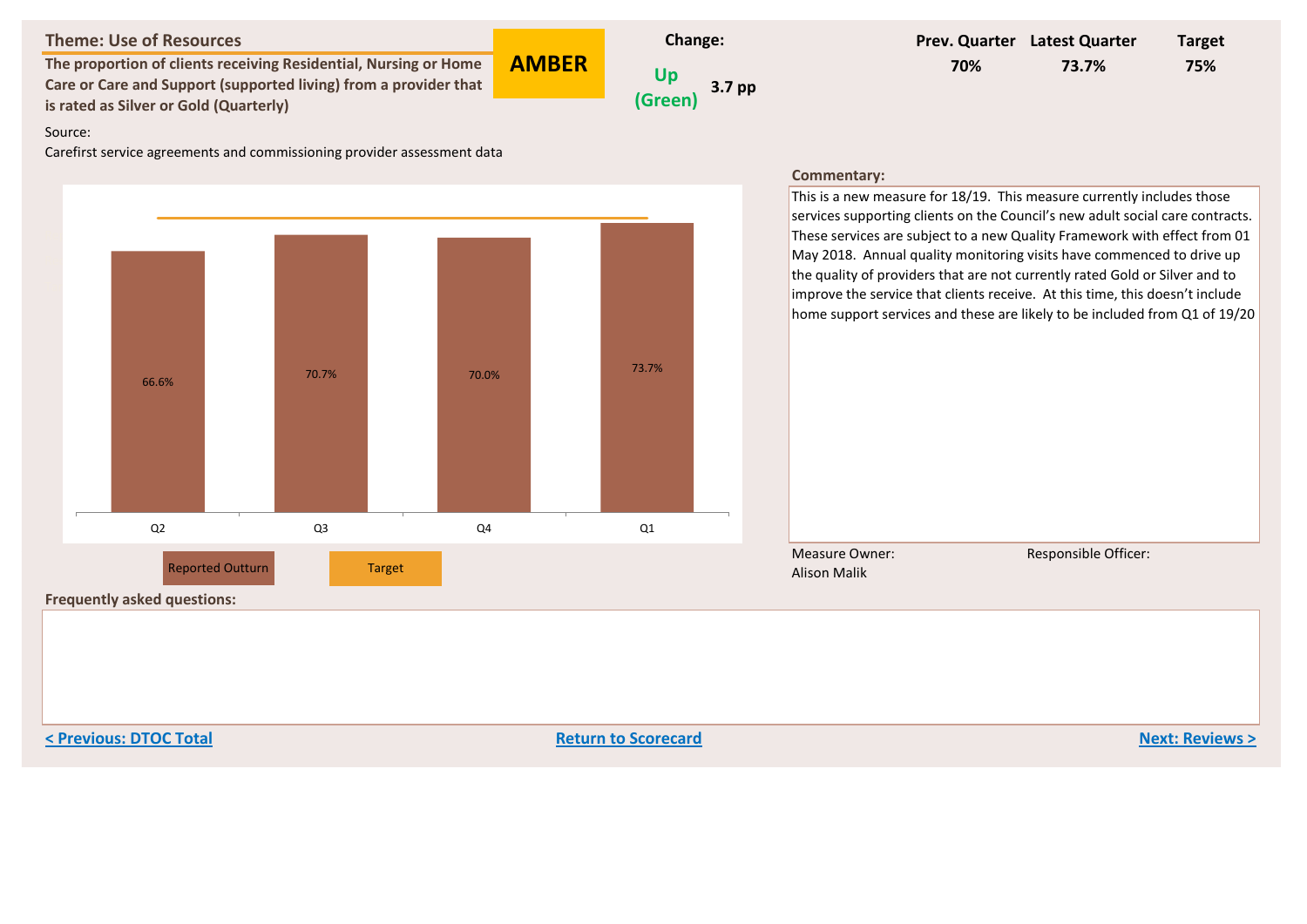**Proportion of clients reviewed, reassessed or assessed within 12 months Down**<br>months **b Down** 

**RED Change: (Red) 1.2 pp**



#### Source:

Carefirst snapshot. The proportion of people receiving a reviewable service who have had a recorded review, assessment or reassessment in the last 12 months



## **Frequently asked questions:** (EoY as dotted line)

#### **Commentary:**

There has been a decline in our performance this month. The recently announced city wide job freeze has had an impact. Priority allocation has to be given to safeguarding and urgent social care assessments. We are however, looking at a number of initiatives that should see an improvement in the performance against this target moving forward. These are:

• The work undertaken by the Special Impact Team and the Community Opportunity Review Team will improve the position, as their completed work with individuals is recorded on CareFirst.

• Students are now being introduced to their placements. It has been customary to allocate a number of annual reviews to students (the default position has been five) once their induction is complete.

• Team managers and Senior Practitioners are working with their teams and clusters to ensure that impromptu work that amounts to a review is recognised as such and recorded on Care First.

Measure Owner: Pauline Mugridge Responsible Officer:

**< Previous: Good provider all Return to Scorecard Next: Long term admissions >**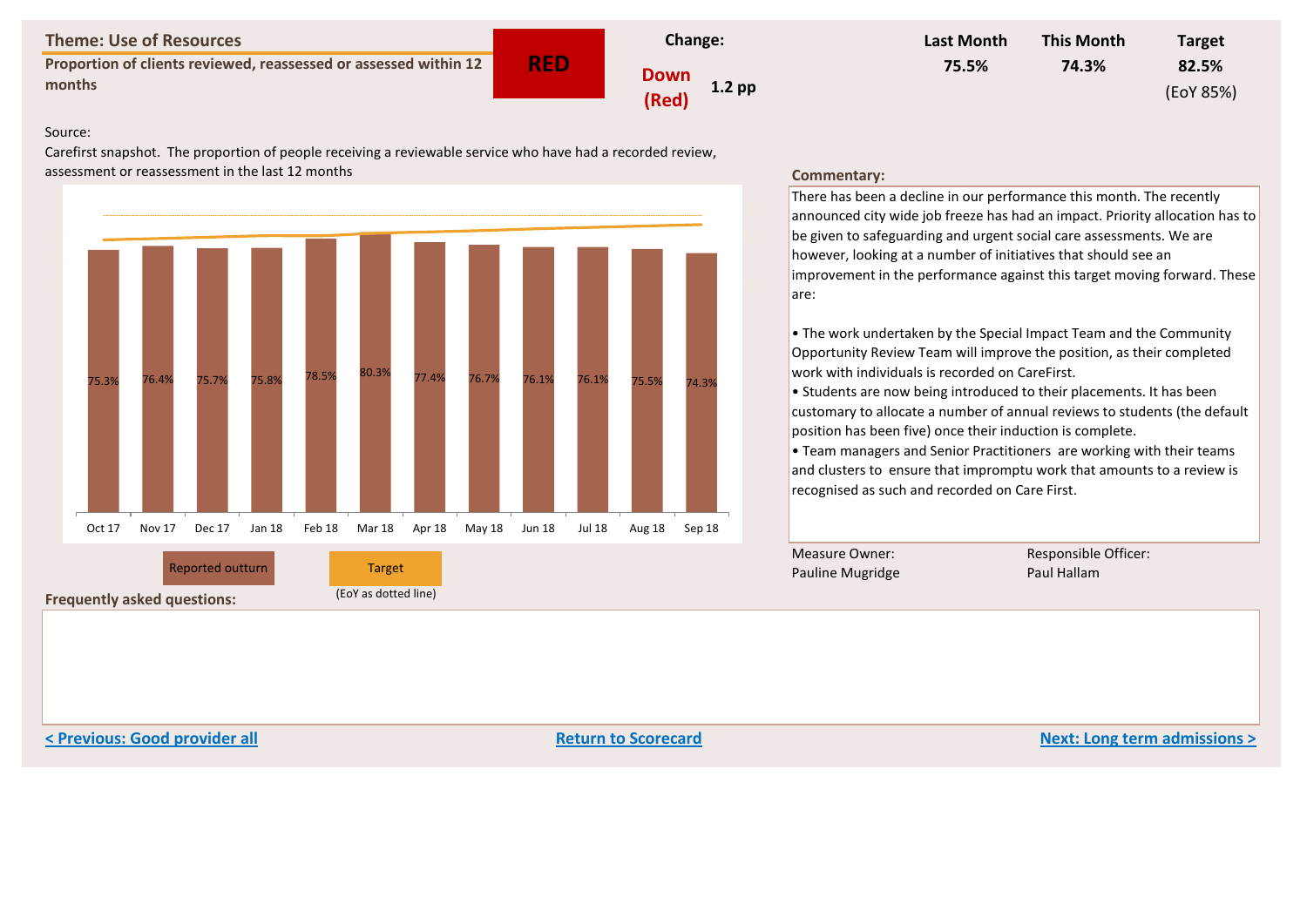**The number of long-term admissions to residential or nursing care per 100,000 over 65s Up** care per 100,000 over 65s

**AMBER**



|               | Prev. Quarter Latest Quarter | <b>Target</b> |
|---------------|------------------------------|---------------|
| 615.6         | 668.4                        | 650           |
| Recalculated: |                              |               |
| 677.3         |                              |               |

Source:

Carefirst



#### **Commentary:**

Work has begun with the Directorate to have 'Home First as the first option for individuals. This option includes support in the community to develop  $|$ services to meet individual's needs and '3 Conversations Model' of social work continues to be rolled out.

This is the first quarter where this has been reported a quarter in arrears in order to mitigate errors from delayed recording.

Following the stabilisation of the Q4 figure, Q1 shows an actual improvement (see "Recalculated" above).

Measure Owner: Pauline Mugridge Responsible Officer:

**Frequently asked questions:**

**< Previous: Reviews Return to Scorecard Next: General satisfaction >**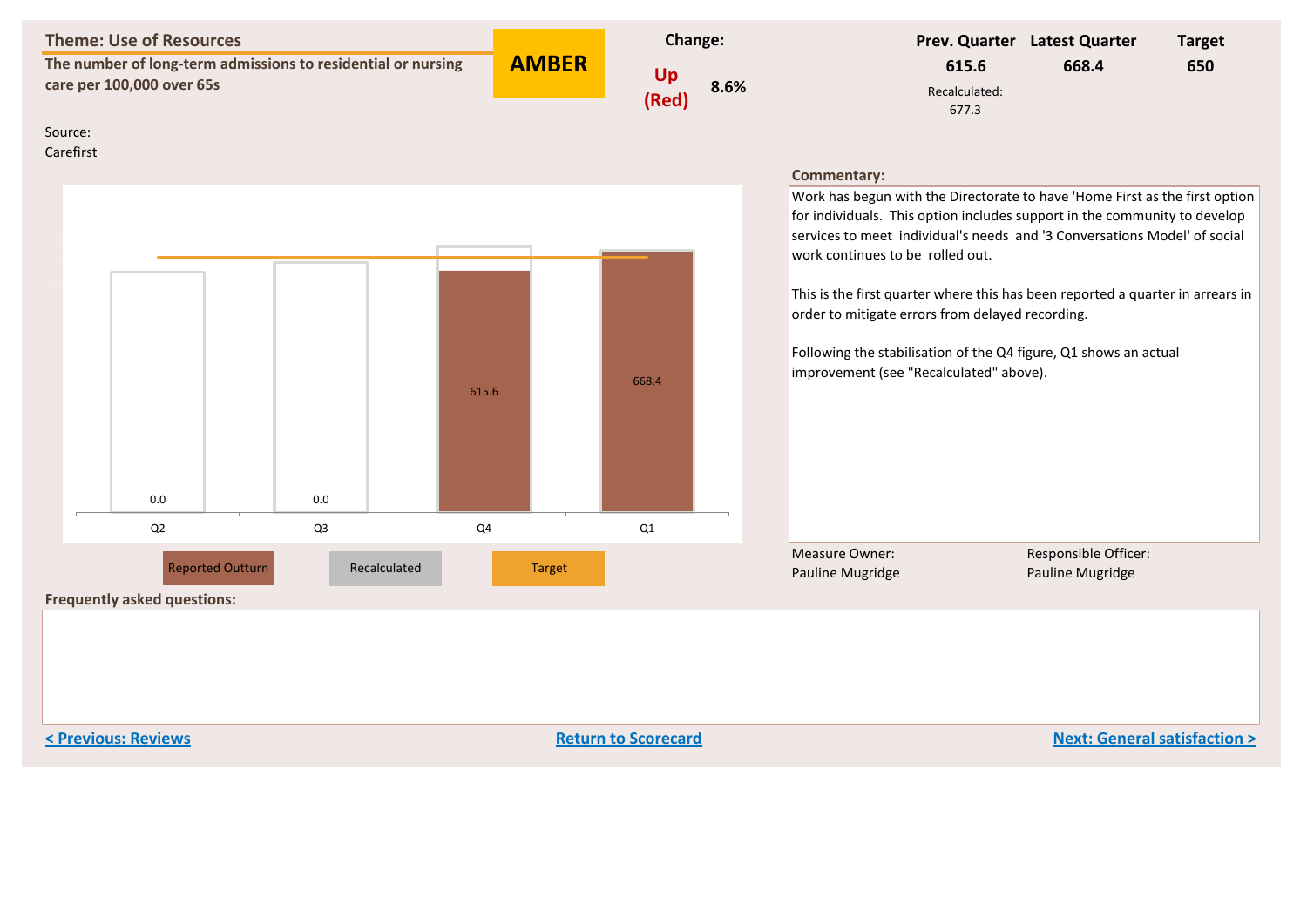**Social work client satisfaction - postcard questionnaire. CREEN** 

**GREEN**



# **Prev. Quarter Latest Quarter Target 98% 99% 70%**

### Source:

Postcard survey- given to people by their social worker following an assessment



**< Previous: Long term admissions Return to Scorecard Next: Safeguarding MSP >**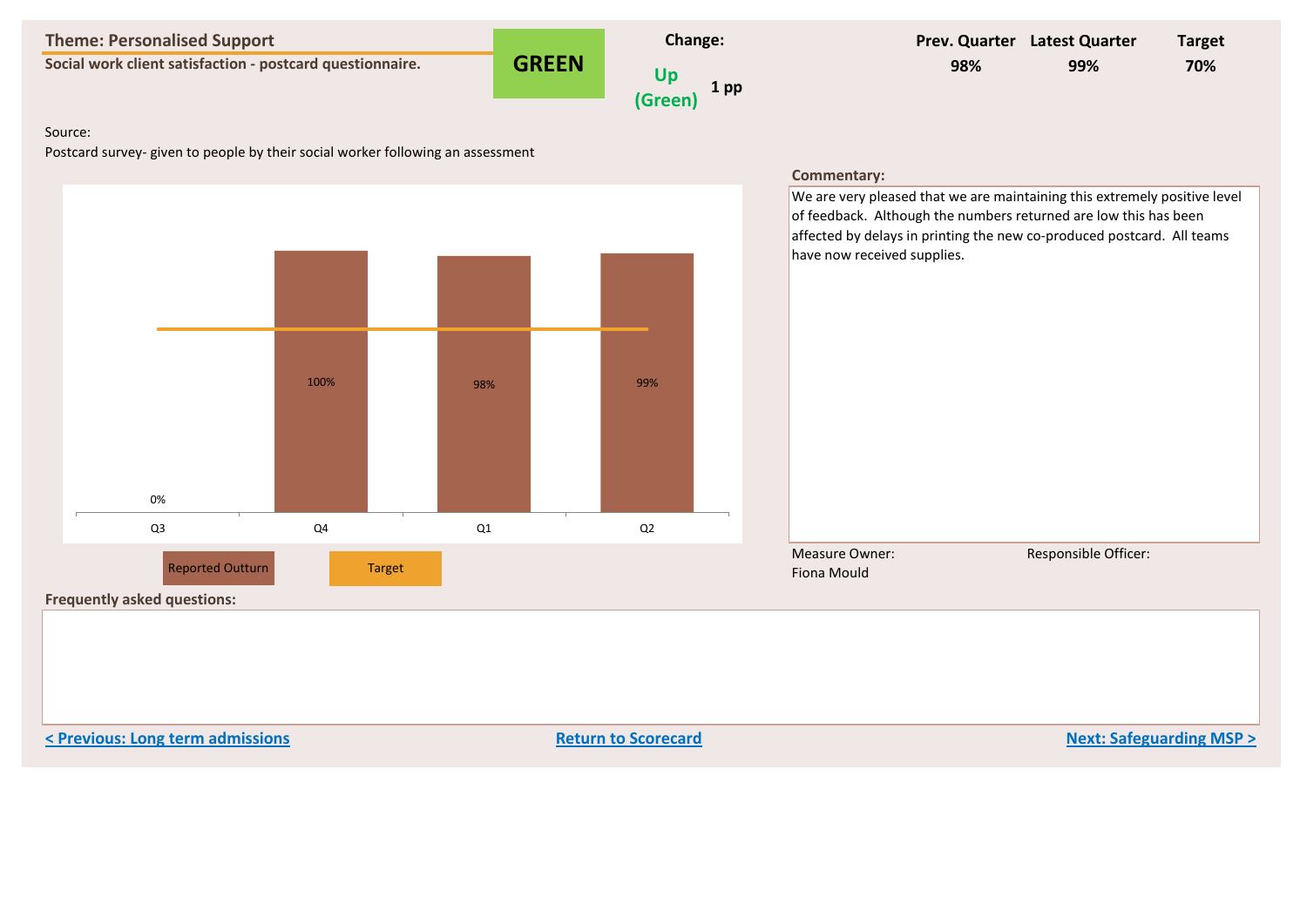**Percentage of concluded Safeguarding enquiries where the individual or representative was asked what their desired outcomes were**

**GREEN Change: Up (Green) 1 pp**

| Last Month    | <b>This Month</b> | <b>Target</b> |
|---------------|-------------------|---------------|
| 91%           | 92%               | 85%           |
| Recalculated: |                   |               |
| 94%           |                   |               |

#### Source:

Carefirst. Proportion of qualifying closed Safeguarding Enquiry forms where the question "Was the adult asked about their Making Safeguarding Personal Outcomes" was answered "Yes"



As previously noted, monthly results can vary above and below the target, based upon relatively small numbers. It is pleasing to note that for the fifth consecutive month we have achieved a result above the target, but the trend around the target figure of 85% is probably more representative.



Measure Owner: David Gray

Responsible Officer:

**Frequently asked questions:**

**< Previous: General satisfaction Return to Scorecard Next: Direct payments uptake >**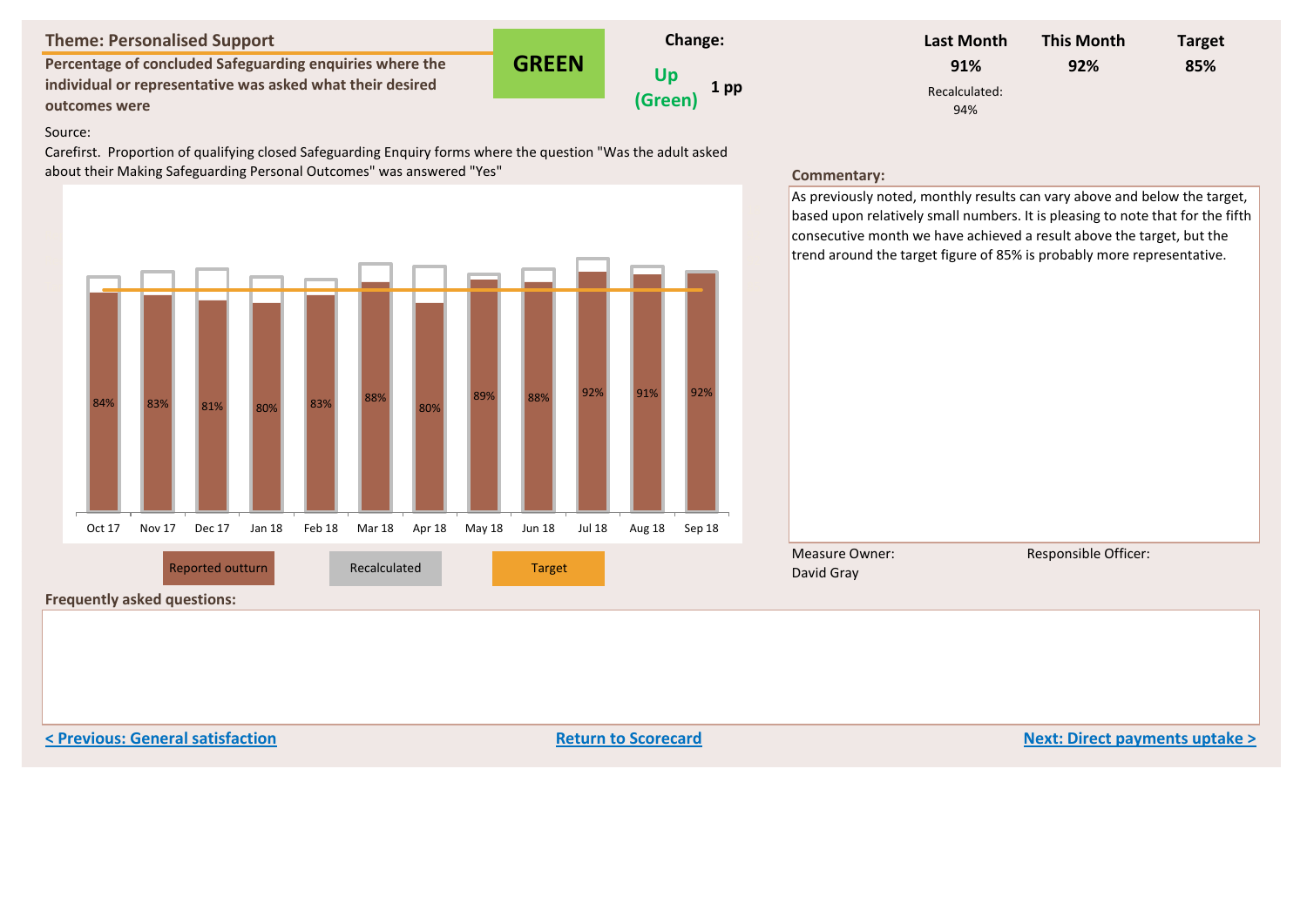**Uptake of Direct Payments CONSER UP AMBER** 

**AMBER**



| Last Month | <b>This Month</b> | <b>Target</b> |
|------------|-------------------|---------------|
| 26.6%      | 26.8%             | 27.5%         |
|            |                   | (EoY 30%)     |

#### Source:

Carefirst service agreements. The proportion of clients receiving an eligible care package who have at least part of it delivered via direct payment.

Reported 23.3 23.6 23.5 23.6 23.8 24.3 24.5 25.3 25.5 26 26.6 26.8

Target 23.4 23.7 24 24.4 24.7 25 25.4 25.8 26.3 27 27.1 27.5 EoY Target 30 30 30 30 30 30 30 30 30 30 30 30

23.3% 23.6% 23.5% 23.6% 23.8% 24.3% 24.5% 25.3% 25.5% 26.2% 26.6% 26.8%

Oct 17 Nov 17 Dec 17 Jan 18 Feb 18 Mar 18 Apr 18 May 18 Jun 18 Jul 18 Aug 18 Sep 18



As anticipated we are seeing a steady incremental increase in the take up of direct payments. This has been underpinned by a range of coproduction initiatives and support for workers which have included briefings, workshops, e-learning and one to one support. We have worked closely with support agencies, client financial services, commissioning, citizens and workers to develop tools which support this. Leadership from Cabinet Member and Senior Managers have supported and encouraged all the work that has been undertaken. We have a continued programme to enable us to further develop in this area.

Measure Owner: Pauline Mugridge Reported outturn **Executive Construction Construction Construction** Pauline Mugridge and Sulia Parfitt Reported out

Responsible Officer:

**Frequently asked questions:** (EoY as dotted line)

**< Previous: Safeguarding MSP Return to Scorecard Next: Care in own home >**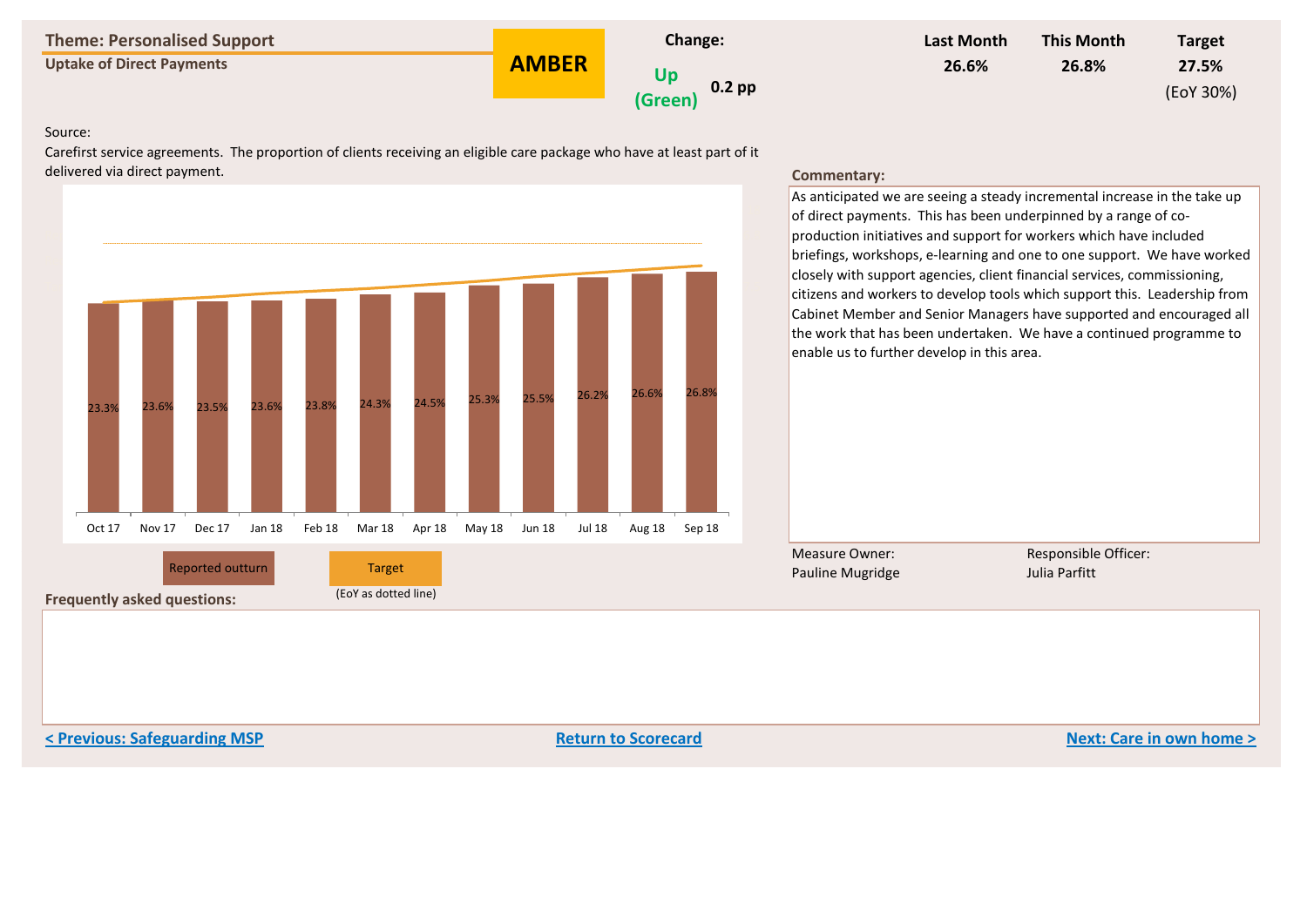**The percentage of people who receive Adult Social Care in their own home** Static own home

**GREEN Change: (Amber) 0 pp**



#### Source:

Carefirst via finance team. Snapshot proportion of people receiving long-term services who do not receive residential or nursing care



**Frequently asked questions:**

#### **Commentary:**

Our performance has remained the same as last month. However, the percentage of people who receive social care in their own home is likely to increase as we push for a 'home first principle from acute hospitals' and  $|$ develop an enhanced wrap-around support initiative to get people home. where otherwise they would have gone into Enhanced beds and risked ending up in long term placements.

However with the 3 Conversations initiative looking at non-statutory ways of supporting citizens in the community and reducing dependency on care services, the % for this measure could equally go down, which would also be a good thing in those circumstances.

It is also worth noting that if the Council is looking at a home first policy, this would impact those who would have gone into residential care. Residual packages of care risk being high cost as many are for citizens with complex care needs requiring two carers up to 4 times a week, with need for some sitting services and sometimes night care input to support family carers.

Measure Owner: Pauline Mugridge Reported outturn **Executes Constructed Executes Constructed** Construction Constructed Constructed Construction Con

Responsible Officer:

**Example 2018 Return to Scorecard Return to Scorecard Return 10 Scorecard Return to Scorecard Next: Shared lives uptake >**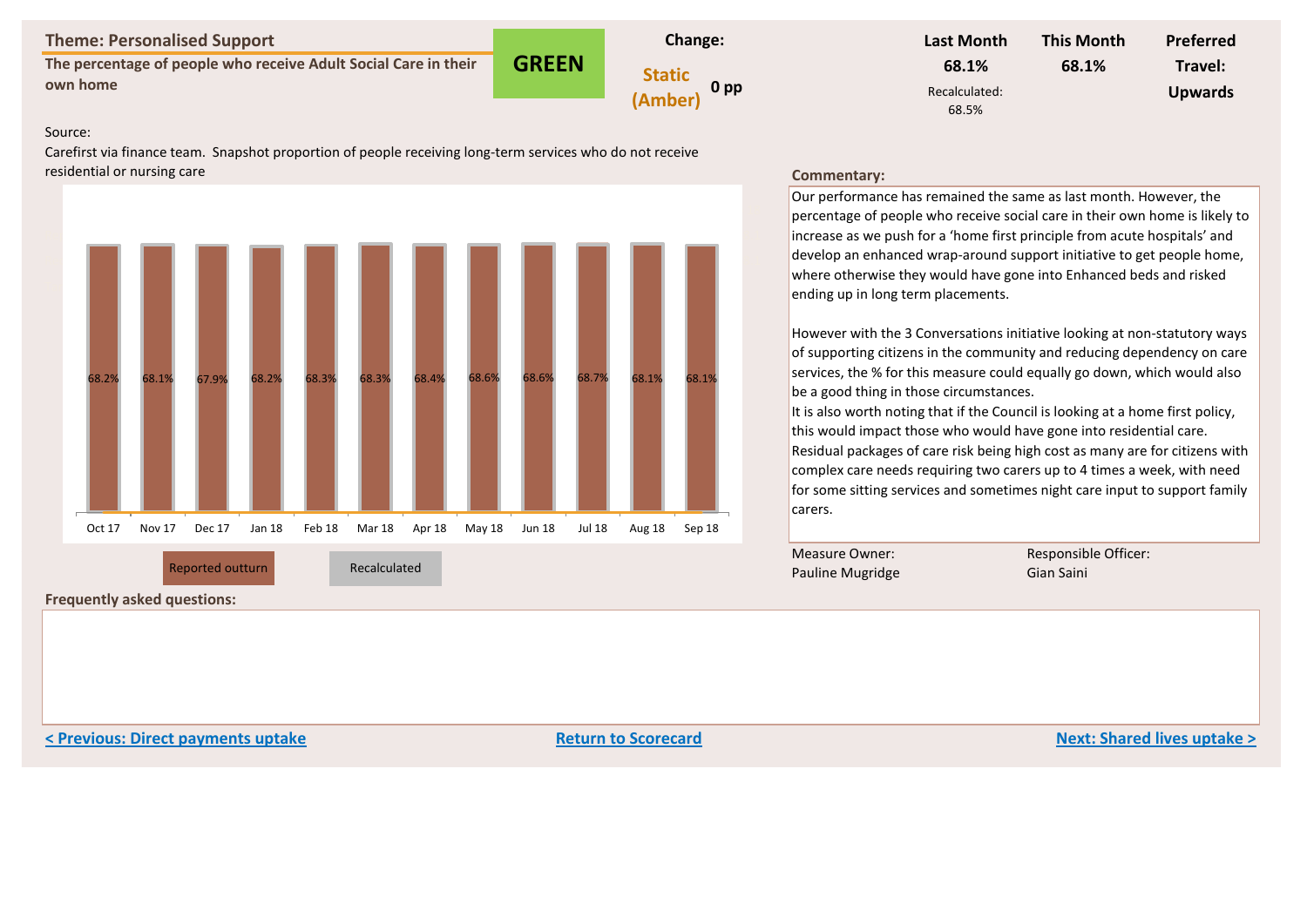**The number of people who have Shared Lives CONSOMER UP** 

**AMBER**



| Last Month          | <b>This Month</b> | <b>Target</b> |
|---------------------|-------------------|---------------|
| 72                  | 76                | 78            |
| Recalculated:<br>74 |                   | (EoY 140)     |

### Source:

Carefirst service agreements



#### **Commentary:**

The targets for Shared Lives is being driven by a strategic partnership with Shared Lives Plus, PSS and the CCG. The partnership with Shared Lives is in place and the partnership with PSS and the CCG is being developed. In  $|$ partnership with Shared Lives Plus the scheme is currently reviewing all aspects of the service and in particular what it will be delivering in the future ie; day opportunities, increased respite etc. The risks with regard to meeting the new targets has been escalated to Graeme Betts and the proposal is to present a business case to the Cabinet Member for health and social care with a view to amend.

With the arrangements in place I am expecting to be in a position to be  $\vert$ much clearer about timescales for this in November. In the meantime the target remain unchanged

Measure Owner: Melanie Brooks

Responsible Officer:

**Frequently asked questions:** (EoY as dotted line)

**< Previous: Care in own home Return to Scorecard Next: Home visits after births >**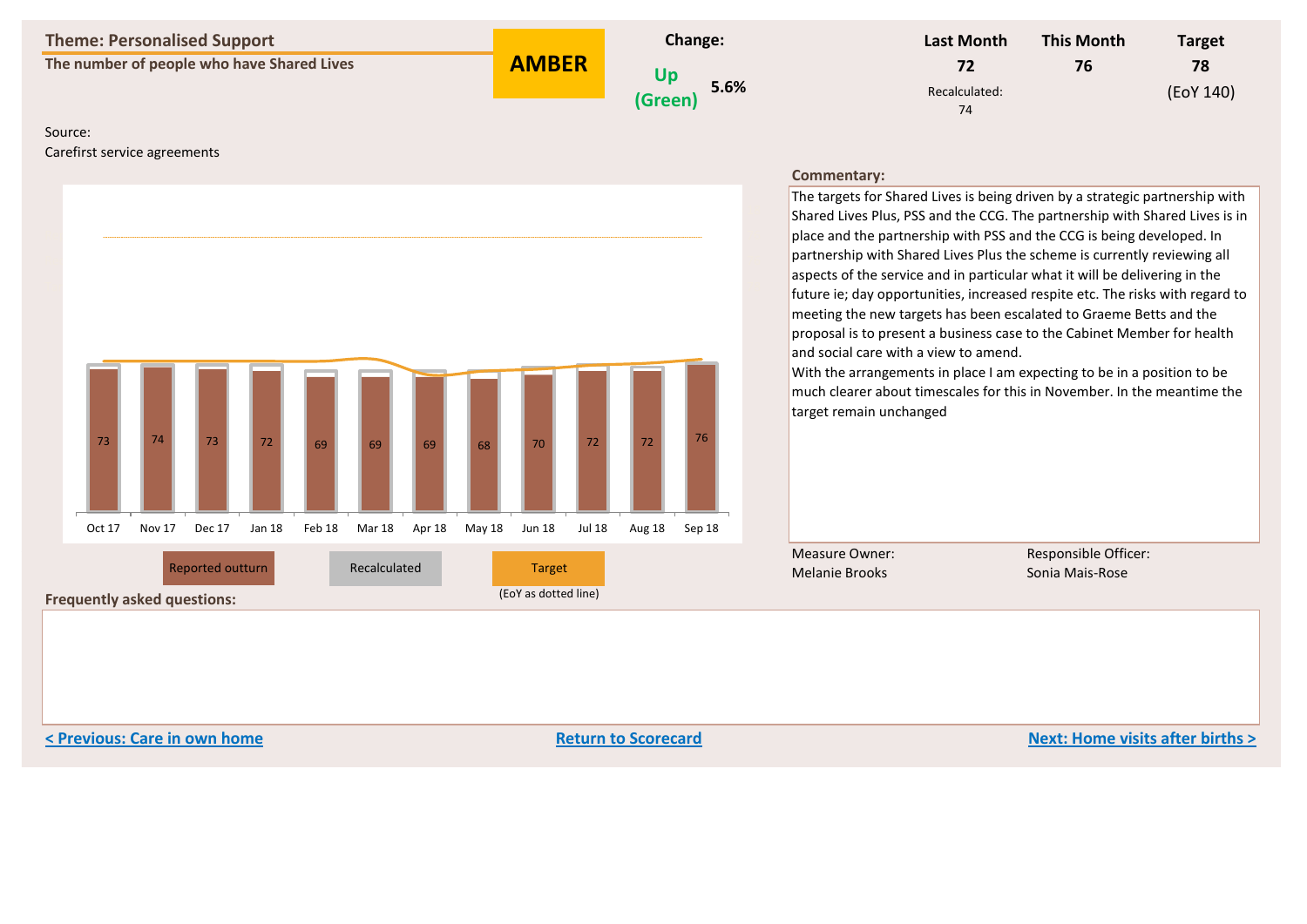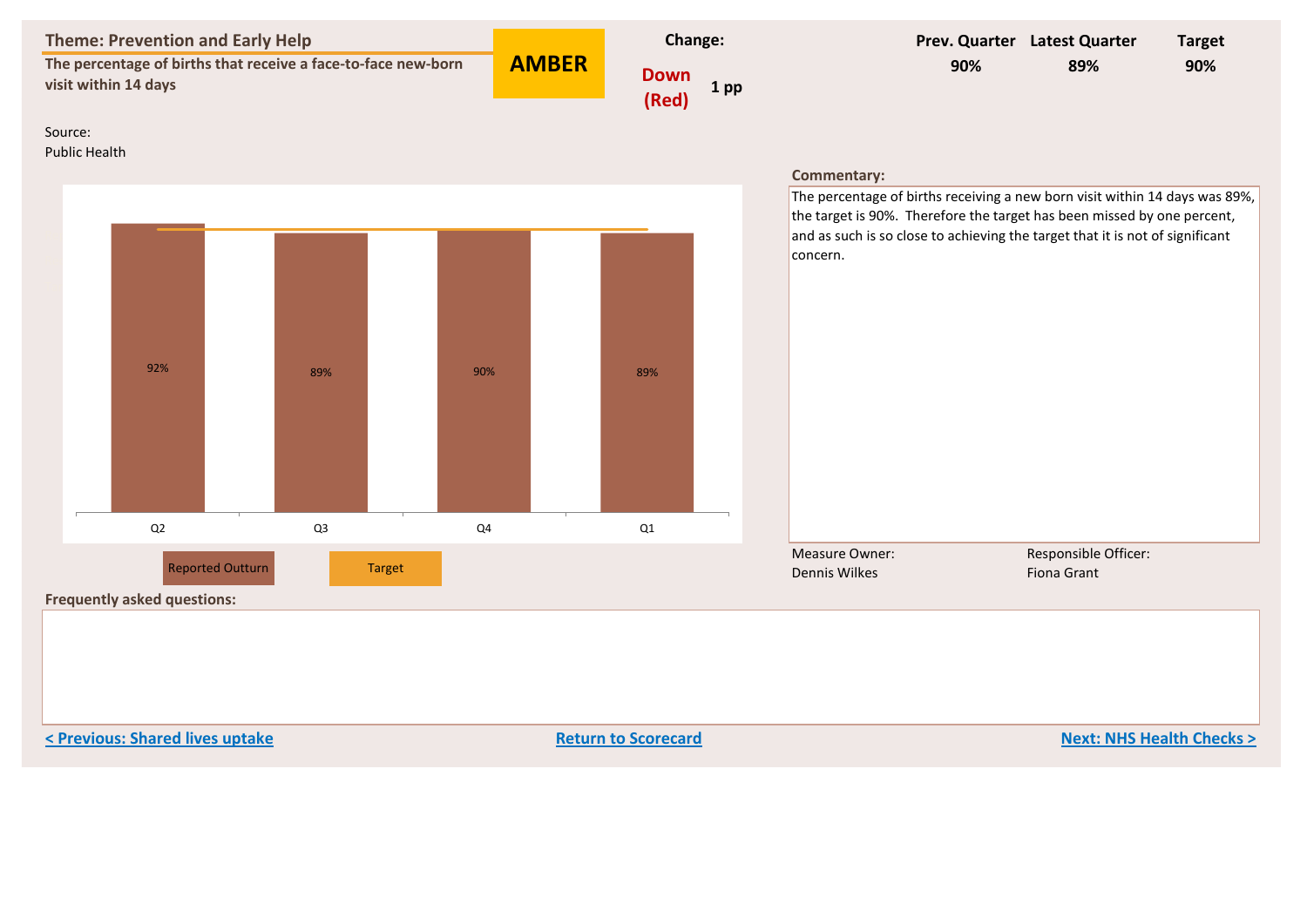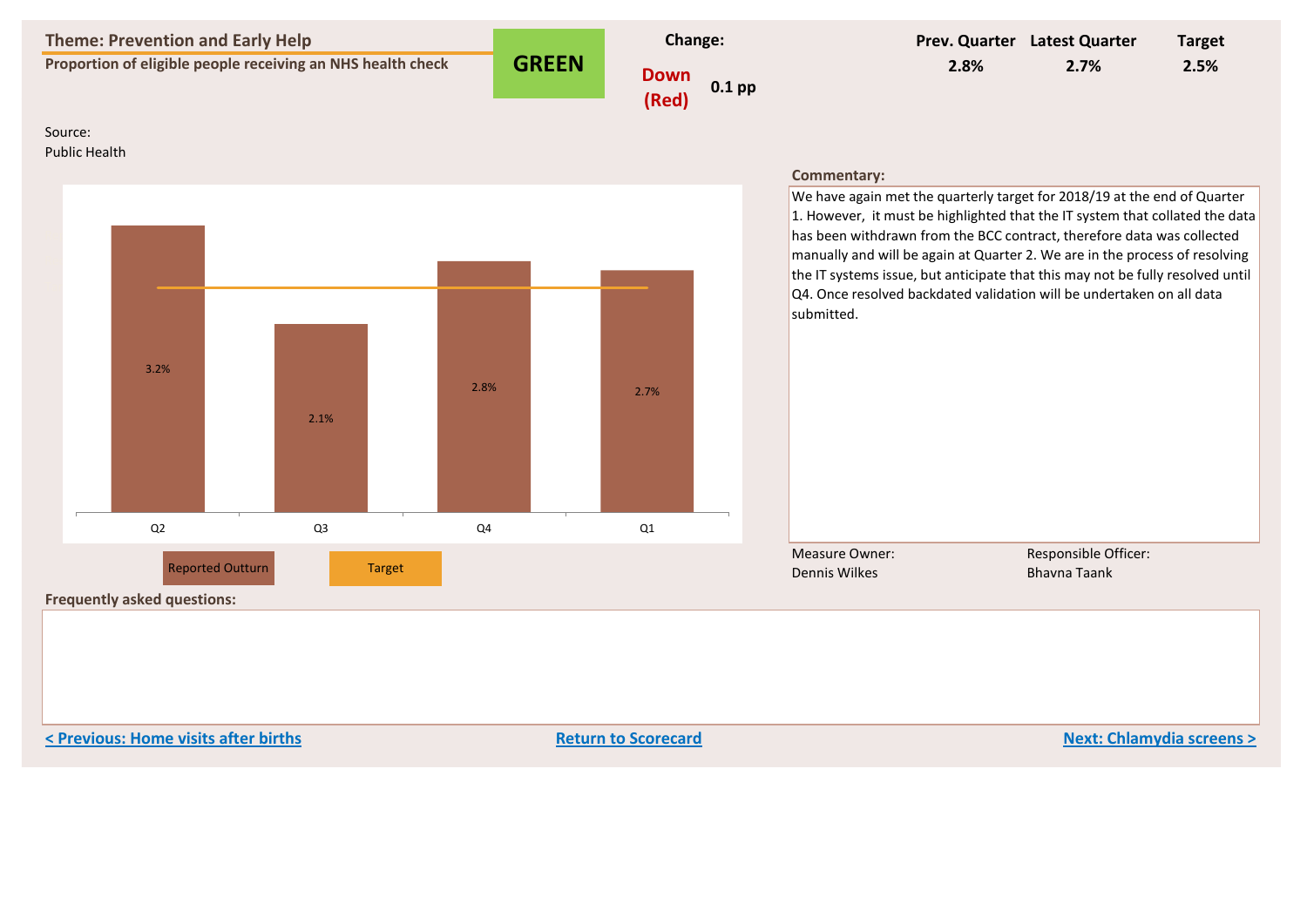| <b>Theme: Prevention and Early Help</b><br>Rate of positive chlamydia screens (per 100,000 young people |                                                               |                | Change:              |       |      | Prev. Quarter Latest Quarter                                                                                                                                                                                                                                                                                                                                                                                                                                                                                      | <b>Target</b>        |  |
|---------------------------------------------------------------------------------------------------------|---------------------------------------------------------------|----------------|----------------------|-------|------|-------------------------------------------------------------------------------------------------------------------------------------------------------------------------------------------------------------------------------------------------------------------------------------------------------------------------------------------------------------------------------------------------------------------------------------------------------------------------------------------------------------------|----------------------|--|
|                                                                                                         | <b>RED</b><br>aged 15-24)                                     |                | <b>Down</b><br>(Red) | 12.5% | 1972 | 1725                                                                                                                                                                                                                                                                                                                                                                                                                                                                                                              | 2300                 |  |
| Source:<br><b>Public Health</b>                                                                         |                                                               |                |                      |       |      | <b>Commentary:</b><br>The chlamydia diagnosis rate per 100,000 of the eligible population (15-24<br>year olds) in Birmingham increased for three consecutive quarters from                                                                                                                                                                                                                                                                                                                                        |                      |  |
|                                                                                                         | 1,879                                                         | 1,876          | 1,972                | 1,725 |      | 1,615 in Q2 (Jul-Sept 2017) to 1,966 in Q4 (Jan-Mar 2018).<br>Whilst the diagnosis rate in Birmingham fell to 1,725 in Q1 (Apr-Jun 2018),<br>it continued to remain above the West Midlands quarterly average rate of<br>1,461. A reduction in the diagnosis rate was seen regionally and nationally<br>during Q1 (Apr-Jun 2018): 1,461 in the West Midlands and 1,811 in<br>England.<br>Umbrella has been working closely with GPs contracted directly with<br>Umbrella from 1st April 2018 to increase testing. |                      |  |
|                                                                                                         | Q <sub>2</sub>                                                | Q <sub>3</sub> | Q4                   | Q1    |      | <b>Measure Owner:</b>                                                                                                                                                                                                                                                                                                                                                                                                                                                                                             | Responsible Officer: |  |
|                                                                                                         | <b>Reported Outturn</b><br><b>Frequently asked questions:</b> | <b>Target</b>  |                      |       |      | Max Vaughan / Dennis Wilkes                                                                                                                                                                                                                                                                                                                                                                                                                                                                                       | Karl Beese           |  |

**Previous: NHS Health Checks Return to Scorecard Return to Scorecard Return to Scorecard Next: Smoking cessation >**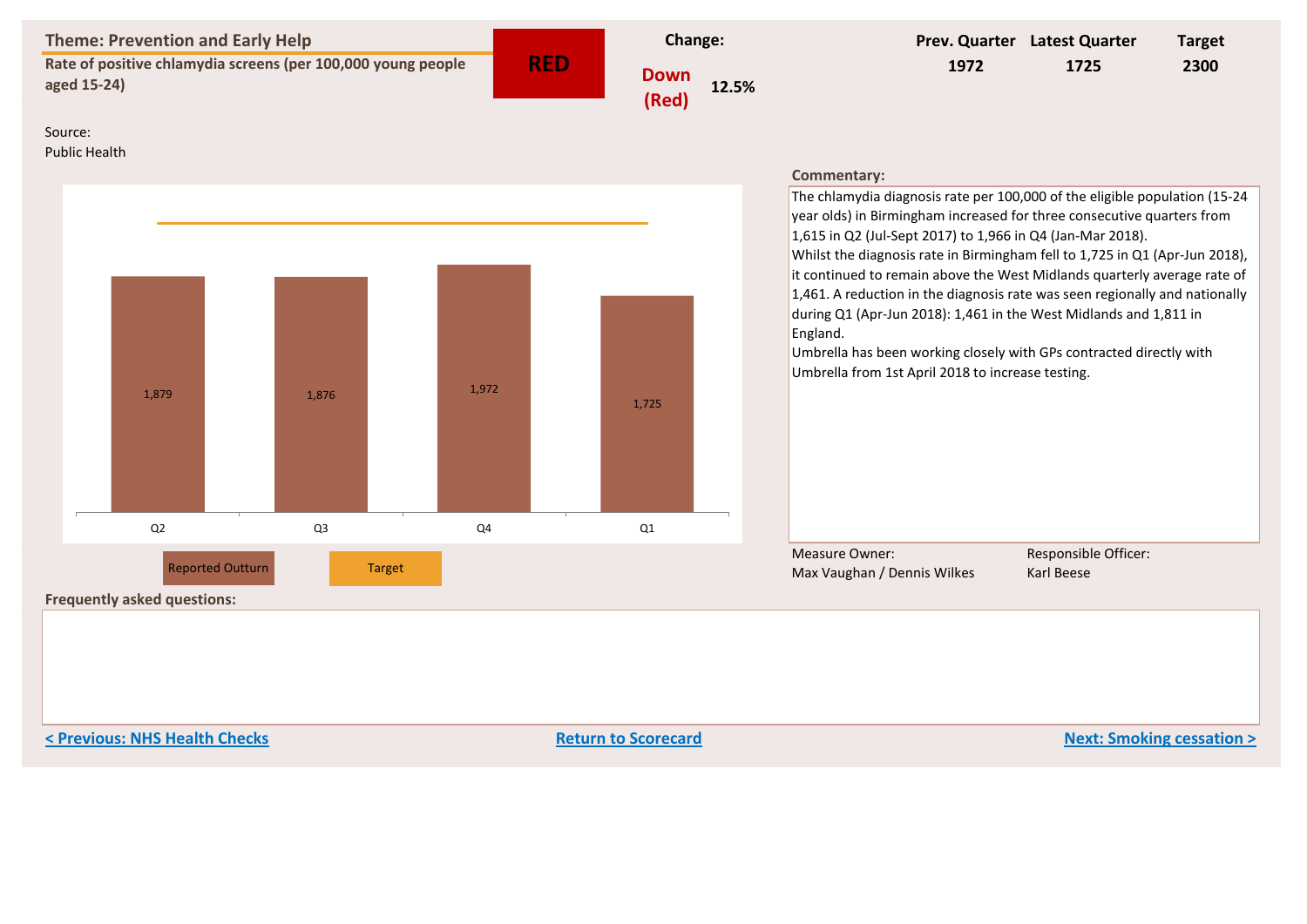

**< Previous: Chlamydia screens Return to Scorecard Next: Drugs users in employment >**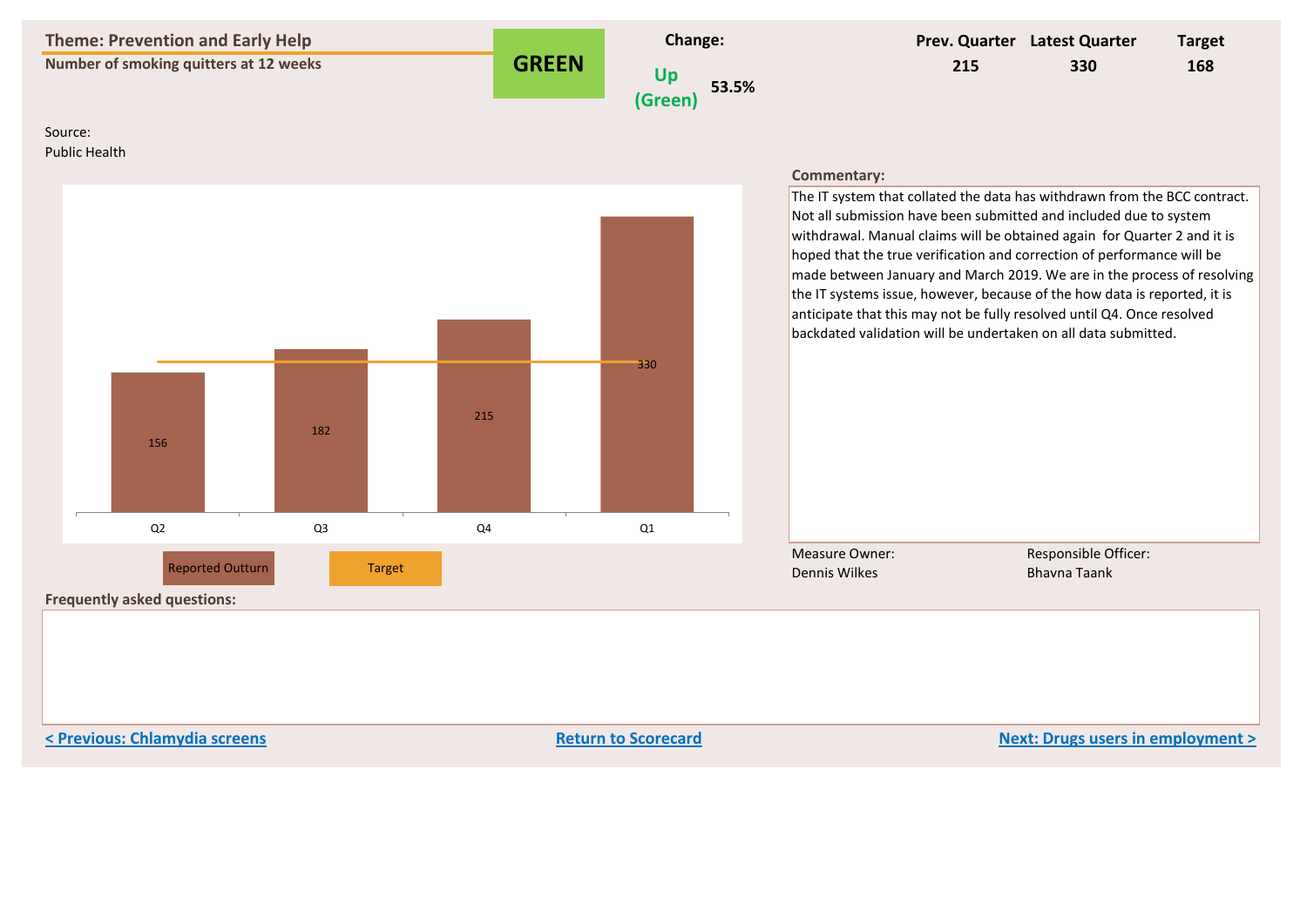| <b>Theme: Prevention and Early Help</b><br>Percentage of drugs users who are in full time employment for<br>10 working days following or upon discharge |                                                               |                                | <b>RED</b><br><b>Down</b><br>(Red) |  | <b>Change:</b> |       |                                                                                                                                                                                                                                                                                                                                            | Prev. Quarter Latest Quarter | <b>Target</b><br>31%<br>(EoY 33%)  |  |
|---------------------------------------------------------------------------------------------------------------------------------------------------------|---------------------------------------------------------------|--------------------------------|------------------------------------|--|----------------|-------|--------------------------------------------------------------------------------------------------------------------------------------------------------------------------------------------------------------------------------------------------------------------------------------------------------------------------------------------|------------------------------|------------------------------------|--|
|                                                                                                                                                         |                                                               |                                |                                    |  | $2.3$ pp       | 30.8% |                                                                                                                                                                                                                                                                                                                                            | 28.5%                        |                                    |  |
| Source:<br><b>Public Health</b>                                                                                                                         |                                                               |                                |                                    |  |                |       | <b>Commentary:</b><br>At Q1 28.5% of drugs users who are in full time employment for 10 working<br>days following or upon discharge. The service has seen a slight decrease in<br>employment Payment by Results targets during Q1. This is in line with the<br>decrease of successful completions, yet predictions show that year end will |                              |                                    |  |
|                                                                                                                                                         | 29.0%                                                         | 31.0%                          | 30.8%                              |  | 28.5%          |       | achieve the required targets will be achieved. Performance is reviewed<br>with the contract provider on a quarterly basis and penalties are in place in<br>the event of performance dropping below agreed targets.                                                                                                                         |                              |                                    |  |
|                                                                                                                                                         | Q2                                                            | Q <sub>3</sub>                 | Q4                                 |  | Q1             |       |                                                                                                                                                                                                                                                                                                                                            |                              |                                    |  |
|                                                                                                                                                         | <b>Reported Outturn</b><br><b>Frequently asked questions:</b> | Target<br>(EoY as dotted line) |                                    |  |                |       | <b>Measure Owner:</b><br>Max Vaughan / Dennis Wilkes                                                                                                                                                                                                                                                                                       |                              | Responsible Officer:<br>Karl Beese |  |

**Example 2 A Previous: Smoking cessation Return to Scorecard Return to Scorecard Next: Under 5s wellbeing service >**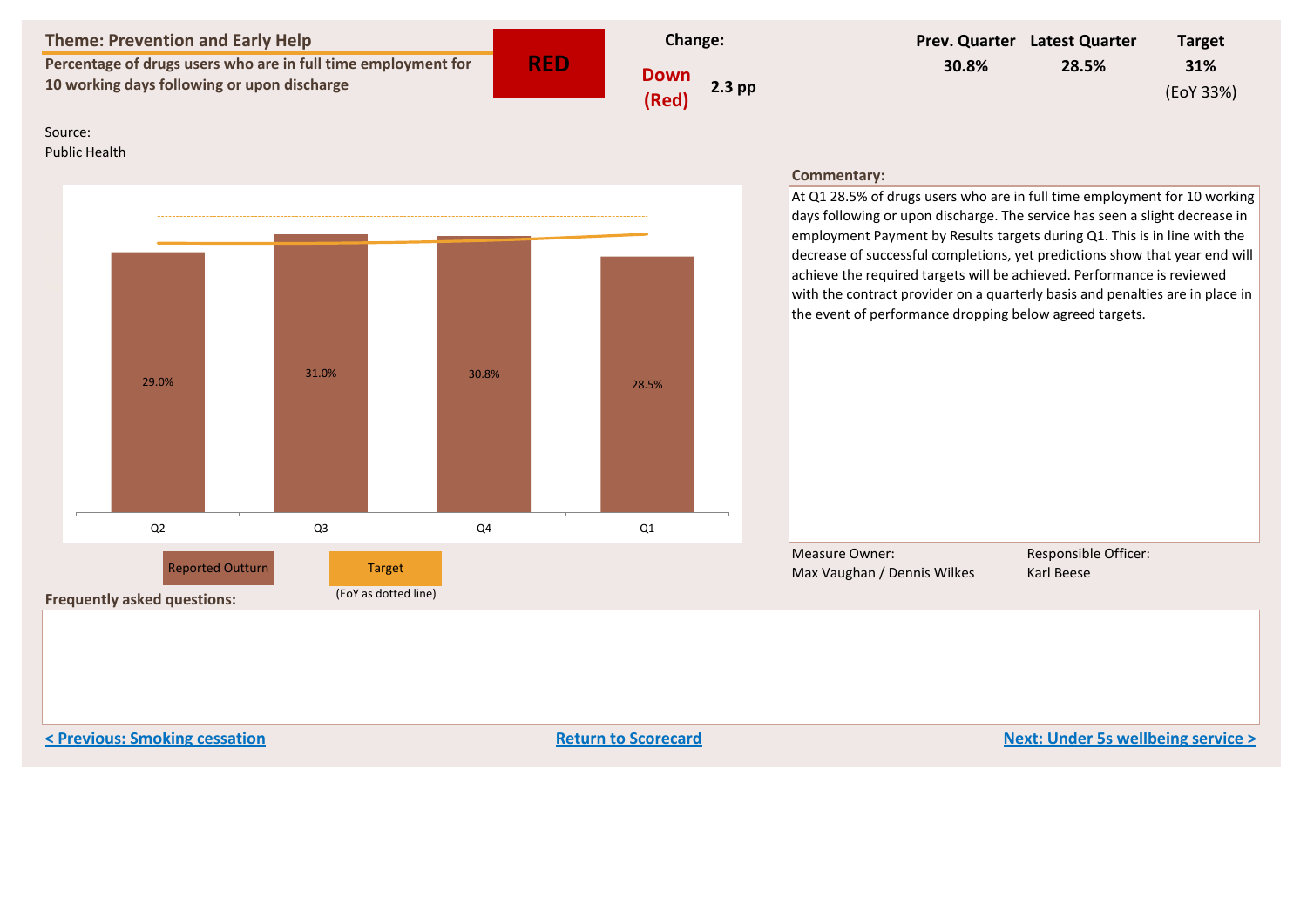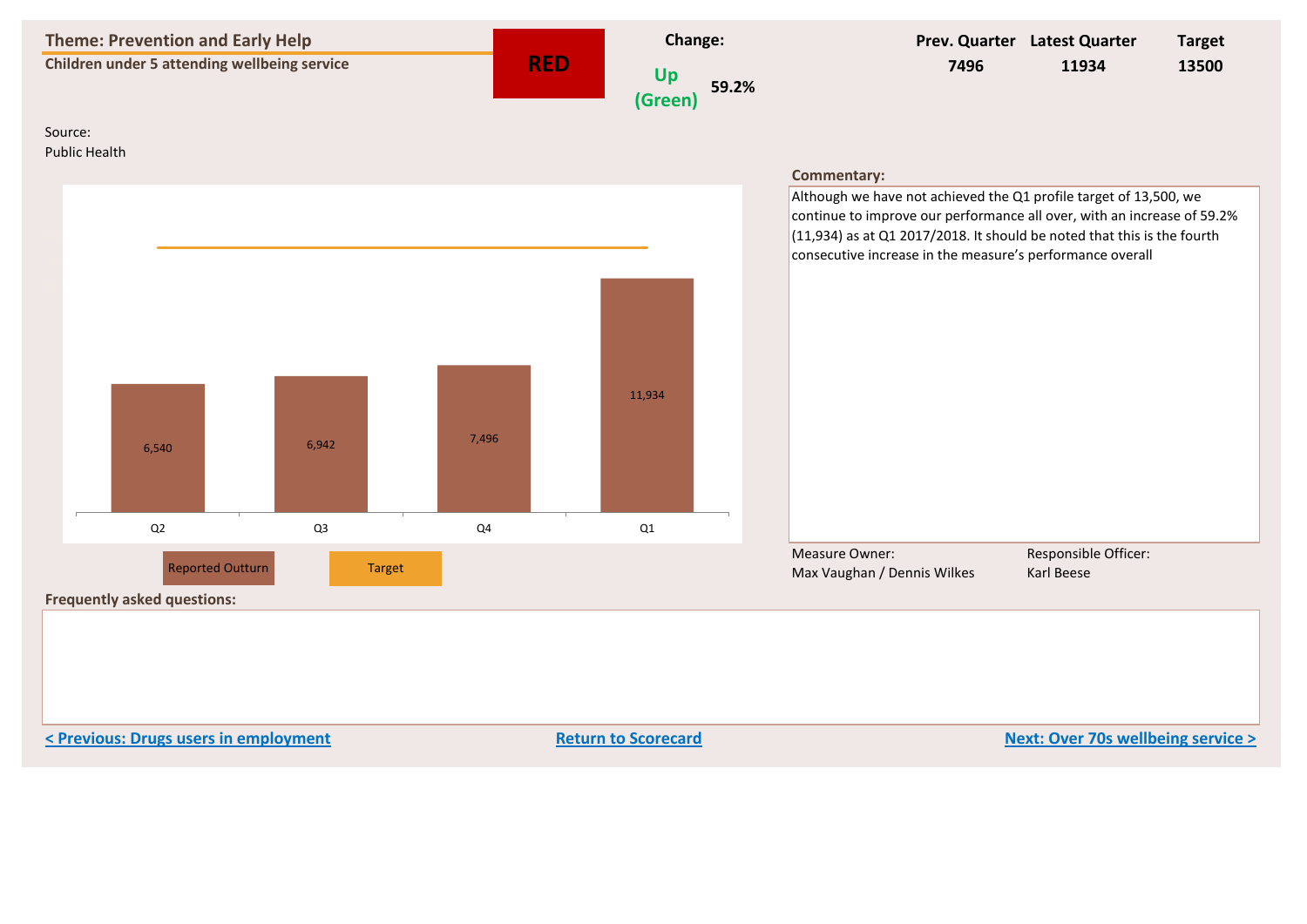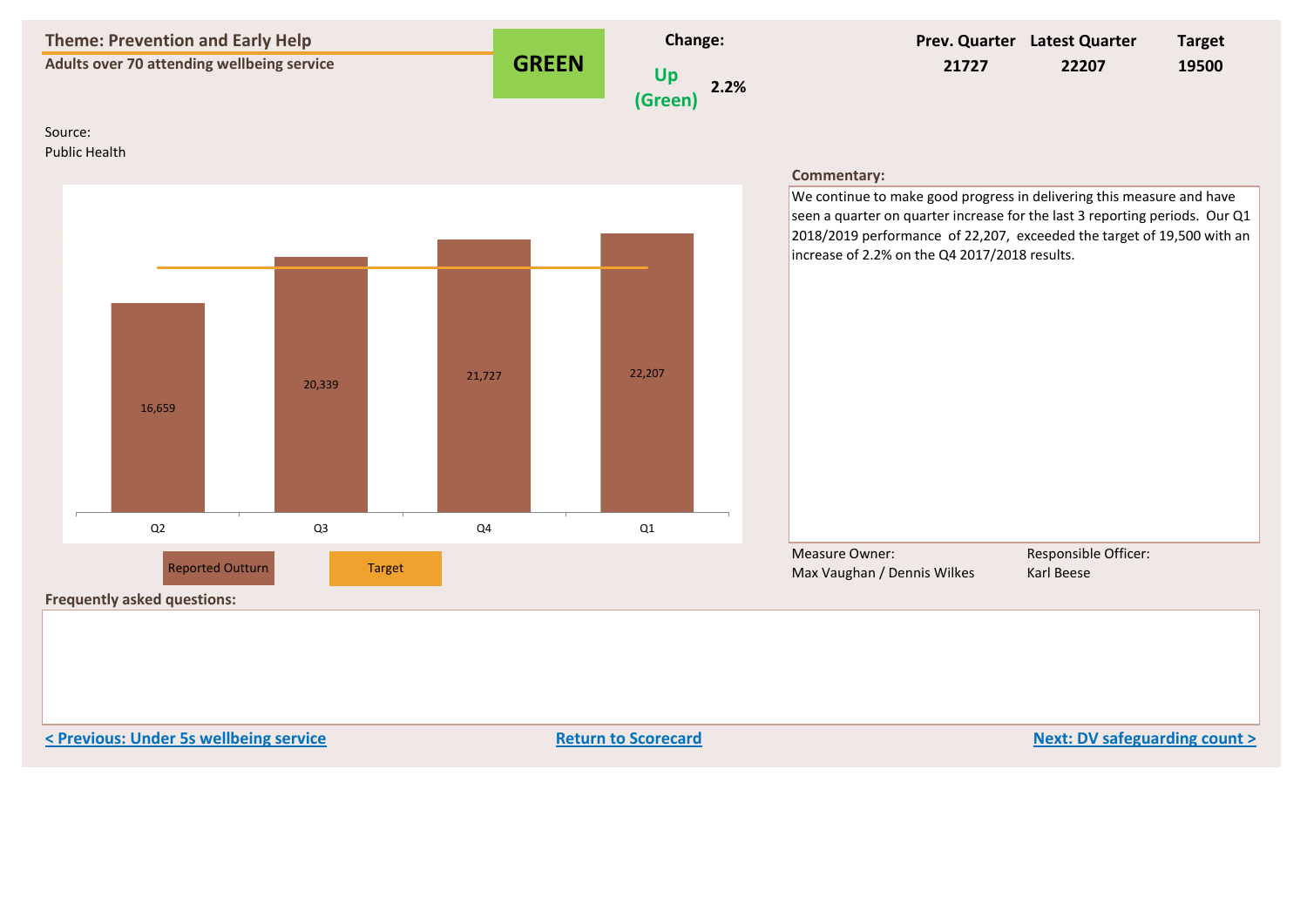| Theme: Prevention and Early Help                          |              | <b>Change:</b> | Last Month          | <b>This Month</b> | <b>Target</b> |
|-----------------------------------------------------------|--------------|----------------|---------------------|-------------------|---------------|
| Number of completed safeguarding enquiries which involved | <b>GREEN</b> | Down           |                     |                   | N/A           |
| concerns about domestic abuse                             |              | 40%<br>(Red)   | Recalculated:<br>19 |                   |               |

# Source:

Carefirst



#### **Commentary:**

In September there were 35 concerns raised involving allegations of Domestic Abuse, of which 10 resulted in a completed Enquiry. 8.7% of all enquiries completed in September involved allegations of Domestic Abuse. In the last 12 months there have been 132 completed enquiries relating to this. Of these 87% achieved their expressed outcomes, 92% felt that they were involved, 92% felt that they had been listened to, 89% felt we had acted on their wishes, 82% felt safer and 83% felt happier as a result of our intervention.

Measure Owner: David Gray

Responsible Officer:

**Frequently asked questions:**

**Example 19 Section 2 Section 1 Section 2 Section 2 Section 2 Return to Scorecard Return to Scorecard Next: DV safeguarding proportion >**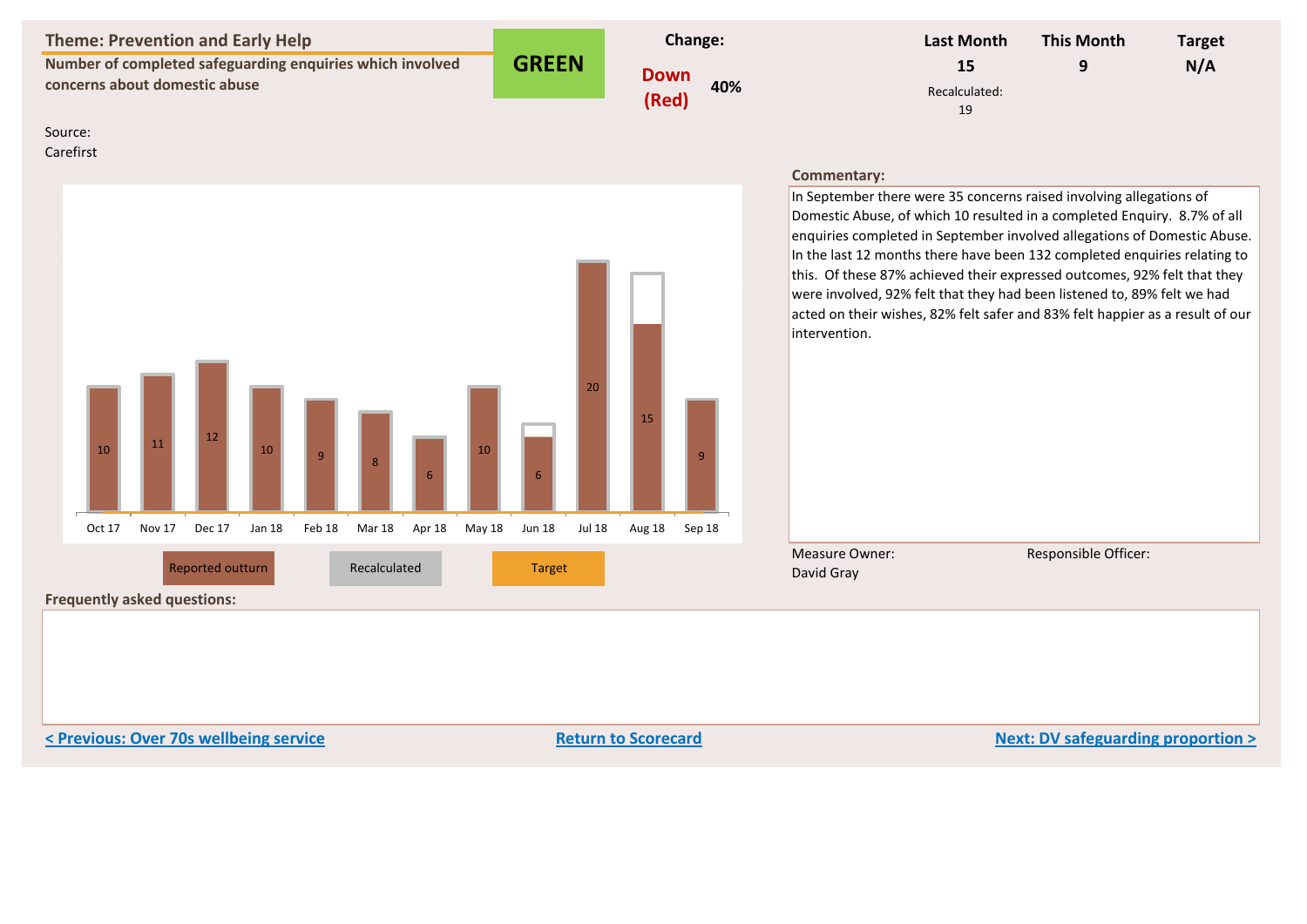| <b>Theme: Prevention and Early Help</b>                                                        |              | <b>Change:</b>                 | <b>Last Month</b>               | <b>This Month</b> | <b>Target</b> |
|------------------------------------------------------------------------------------------------|--------------|--------------------------------|---------------------------------|-------------------|---------------|
| Percentage of completed safeguarding enquiries which involved<br>concerns about domestic abuse | <b>GREEN</b> | <b>Down</b><br>8.2 pp<br>(Red) | 16.7%<br>Recalculated:<br>16.8% | 8.5%              | N/A           |

Source: Carefirst

Oct 17 Nov 17 Dec 17 Jan 18 Feb 18 Mar 18 Apr 18 May 18 Jun 18 ## Aug 18 Sep 18 Reported 6.1 6.6 10.3 7.9 6.6 5.9 5.7 6.3 4.4 13 16.7 8.5 Recalc 6.1 6.6 10.3 7.9 6.4 5.9 5.6 6.2 5 12 16.8 8.5 Target #VALUE! #VALUE! #VALUE! #VALUE! #VALUE! #VALUE! ###### #VALUE! #VALUE! ## #VALUE! #VALUE! EoY Target #VALUE! #VALUE! #VALUE! #VALUE! #VALUE! #VALUE! ###### #VALUE! #VALUE! ## #VALUE! #VALUE! Reported outturn **Recalculated** Target  $6.1\%$  6.6% 10.3% 7.9% 6.6% 5.9% 5.7% 6.3% 4.4% 13.0% 16.7% 8.5% Oct 17 Nov 17 Dec 17 Jan 18 Feb 18 Mar 18 Apr 18 May 18 Jun 18 Jul 18 Aug 18 Sep 18

#### **Commentary:**

In September there were 35 concerns raised involving allegations of Domestic Abuse, of which 10 resulted in a completed Enquiry. 8.7% of all enquiries completed in September involved allegations of Domestic Abuse. In the last 12 months there have been 132 completed enquiries relating to this. Of these 87% achieved their expressed outcomes, 92% felt that they were involved, 92% felt that they had been listened to, 89% felt we had acted on their wishes, 82% felt safer and 83% felt happier as a result of our intervention.

Measure Owner: David Gray

Responsible Officer:

**< Previous: DV safeguarding count Return to Scorecard Next: Air quality >**

**Frequently asked questions:**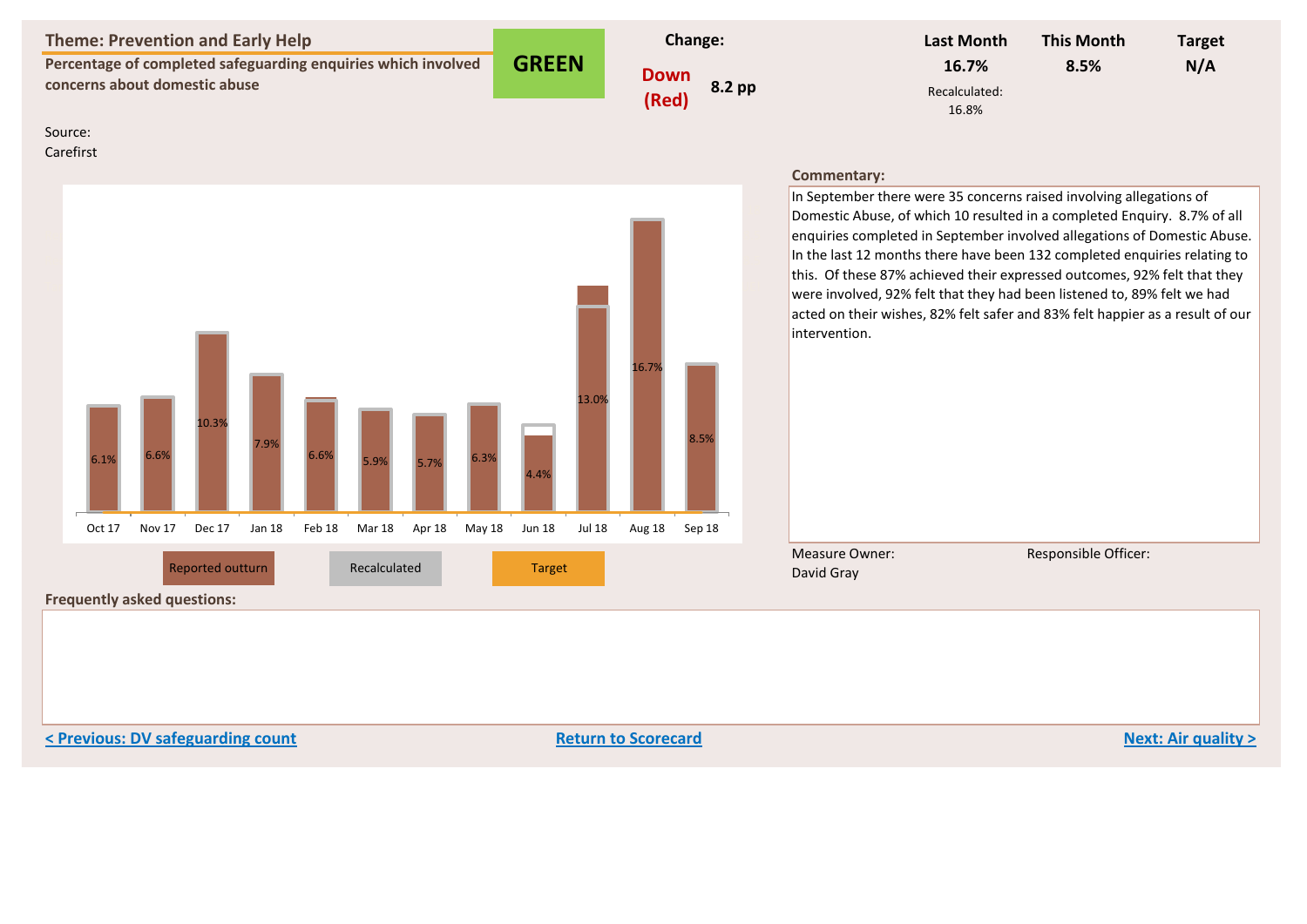|                                 | <b>Theme: Prevention and Early Help</b>                                                  | Fraction of mortality attributable to particulate air pollution | N/A     | Change: | 6.2%                                                                                                                                                                                                                                                                                                                                                                                                                                                                                                                                                                      | Prev. Quarter Latest Quarter          | <b>Preferred</b><br>Travel:<br><b>Downwards</b> |
|---------------------------------|------------------------------------------------------------------------------------------|-----------------------------------------------------------------|---------|---------|---------------------------------------------------------------------------------------------------------------------------------------------------------------------------------------------------------------------------------------------------------------------------------------------------------------------------------------------------------------------------------------------------------------------------------------------------------------------------------------------------------------------------------------------------------------------------|---------------------------------------|-------------------------------------------------|
| Source:<br><b>Public Health</b> |                                                                                          |                                                                 |         |         |                                                                                                                                                                                                                                                                                                                                                                                                                                                                                                                                                                           |                                       |                                                 |
|                                 | 5.7%                                                                                     | 5.1%                                                            | 6.2%    | 0.0%    | Commentary:<br>Modelled estimate by Public Health England based on Defra data which is<br>produced annually. There has been a decreasing trend between 2010 -<br>2015. However, there was an Increase in 2016. It is unknown if this the<br>start of a new trend or single year blip. Birmingham is worse than England<br>average figure (5.3% in 2016). Given the exposure to PM is based on<br>models rather than local measures, the true impact of some initiatives on<br>health may not be shown in this indicator. The 2017/2018 outturn data is<br>due in May 2019 |                                       |                                                 |
|                                 | 2014/15                                                                                  | 2015/16                                                         | 2016/17 | 2017/18 |                                                                                                                                                                                                                                                                                                                                                                                                                                                                                                                                                                           |                                       |                                                 |
|                                 | <b>Reported Outturn</b><br><b>Frequently asked questions:</b><br>Data available annually |                                                                 |         |         | <b>Measure Owner:</b><br>Duncan Vernon                                                                                                                                                                                                                                                                                                                                                                                                                                                                                                                                    | Responsible Officer:<br>Duncan Vernon |                                                 |
|                                 |                                                                                          |                                                                 |         |         |                                                                                                                                                                                                                                                                                                                                                                                                                                                                                                                                                                           |                                       |                                                 |

**Example 20 A Previous: DV safeguarding proportion**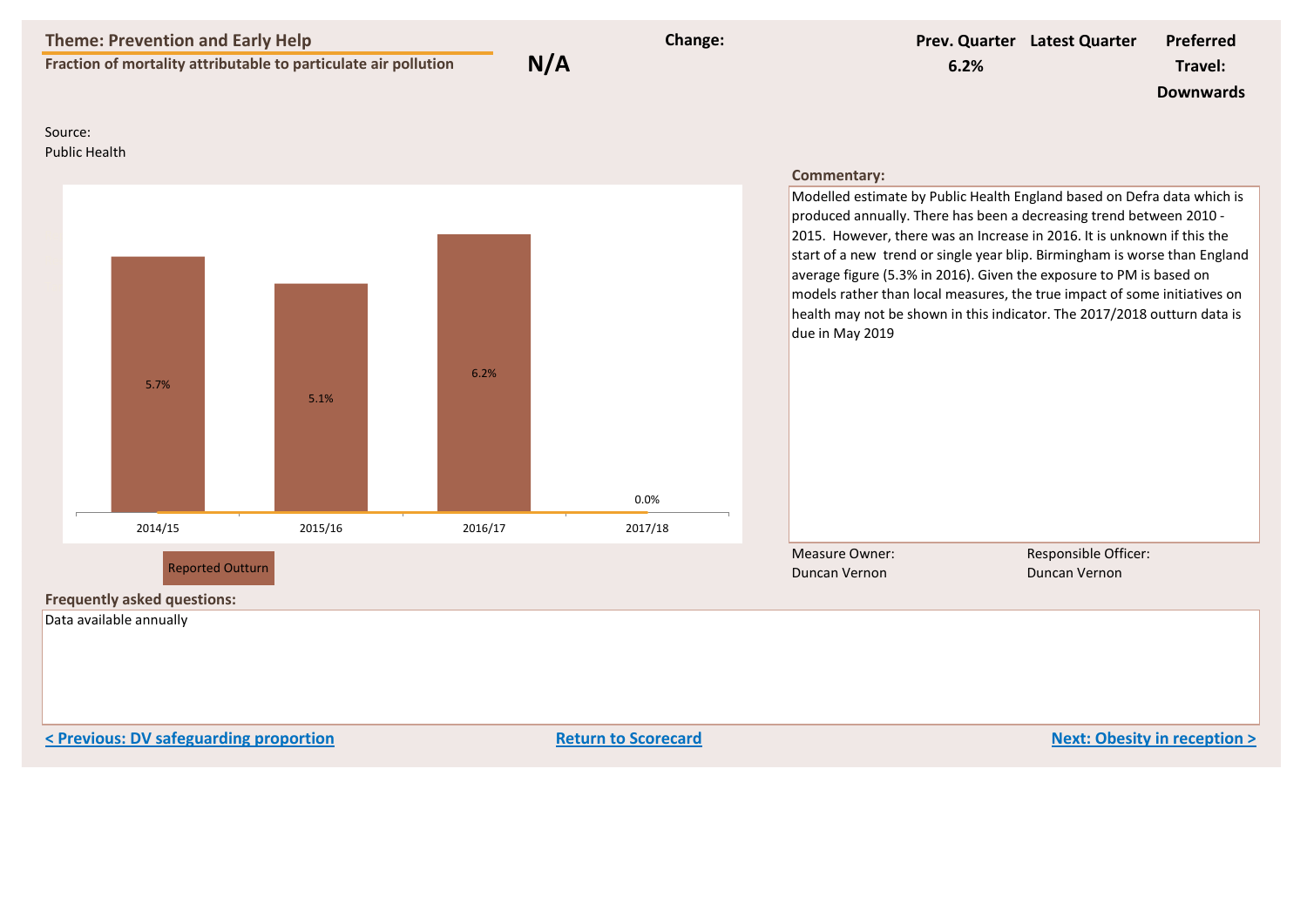| <b>Theme: Prevention and Early Help</b><br>The percentage of children classed as overweight or obese at<br>reception |         | N/A     | Change: | 25%                                                                                                                                                                                                                                                                                                                                                                                                                                                                                                                                                                                                           | Prev. Quarter Latest Quarter                      | <b>Preferred</b><br>Travel:<br><b>Downwards</b> |
|----------------------------------------------------------------------------------------------------------------------|---------|---------|---------|---------------------------------------------------------------------------------------------------------------------------------------------------------------------------------------------------------------------------------------------------------------------------------------------------------------------------------------------------------------------------------------------------------------------------------------------------------------------------------------------------------------------------------------------------------------------------------------------------------------|---------------------------------------------------|-------------------------------------------------|
| Source:<br><b>Public Health</b>                                                                                      |         |         |         |                                                                                                                                                                                                                                                                                                                                                                                                                                                                                                                                                                                                               |                                                   |                                                 |
| 23%                                                                                                                  | 24%     | 25%     | 0%      | <b>Commentary:</b><br>For the 2016/17 academic year 24.7% of reception children measured were<br>overweight or obese. This was 2.1% higher than the England Average.<br>$(22.6\%).$<br>The Council plan obesity target is to maintain or reduce the gap in<br>childhood excess weight (at both reception and year 6) between<br>Birmingham and England. Local and National Data for the 2017/18<br>academic year is anticipated to be available in December, to determine if<br>the gap has changed - therefore we should be in a position to feedback on<br>progress re the council plan target in December. |                                                   |                                                 |
| 2014/15                                                                                                              | 2015/16 | 2016/17 | 2017/18 |                                                                                                                                                                                                                                                                                                                                                                                                                                                                                                                                                                                                               |                                                   |                                                 |
| <b>Reported Outturn</b><br><b>Frequently asked questions:</b><br>Data available annually                             |         |         |         | <b>Measure Owner:</b><br><b>Dennis Wilkes</b>                                                                                                                                                                                                                                                                                                                                                                                                                                                                                                                                                                 | Responsible Officer:<br>Fiona Grant / Jenny Riley |                                                 |

**Previous: Air quality Return to Scorecard Return to Scorecard Return to Scorecard Next: Obesity in year 6 >**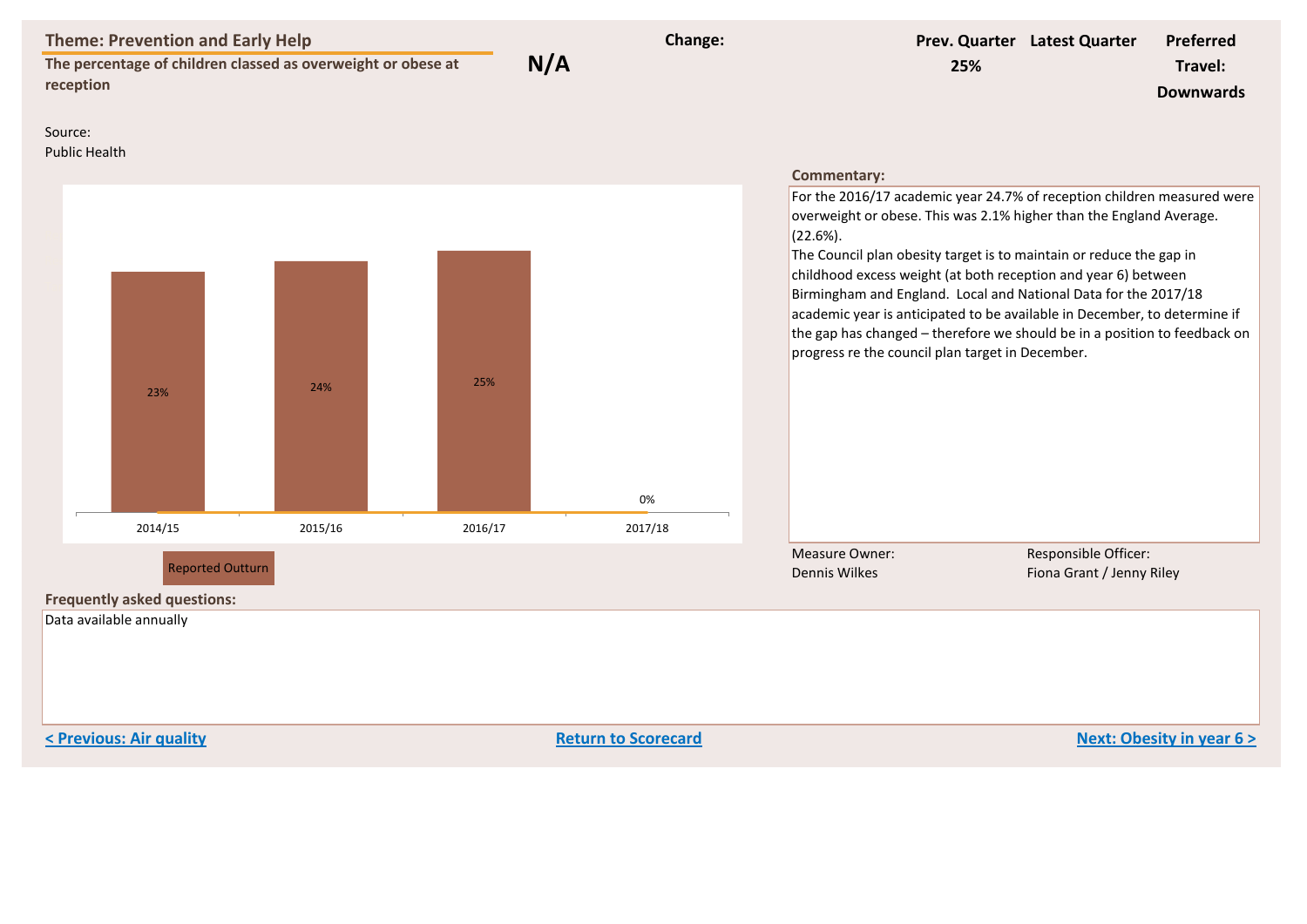| <b>Theme: Prevention and Early Help</b><br>The percentage of children classed as overweight or obese in<br>Year 6 |         |         | N/A | Change: | 40%                                                                                                                                                                                                                                                                                                                                                                                                                                                                                                                                                                                   | Prev. Quarter Latest Quarter                      | Preferred<br>Travel:<br><b>Downwards</b> |
|-------------------------------------------------------------------------------------------------------------------|---------|---------|-----|---------|---------------------------------------------------------------------------------------------------------------------------------------------------------------------------------------------------------------------------------------------------------------------------------------------------------------------------------------------------------------------------------------------------------------------------------------------------------------------------------------------------------------------------------------------------------------------------------------|---------------------------------------------------|------------------------------------------|
| Source:<br><b>Public Health</b>                                                                                   |         |         |     |         | <b>Commentary:</b>                                                                                                                                                                                                                                                                                                                                                                                                                                                                                                                                                                    |                                                   |                                          |
| 39%                                                                                                               | 40%     | 40%     |     | 0%      | For the 2016/17 academic year 40.1% of year 6 children measured were<br>overweight or obese. This was 5.9% higher than the England Average.<br>$(34.2\%)$ .<br>The Council plan obesity target is to maintain or reduce the gap in<br>childhood excess weight (at both reception and year 6) between<br>Birmingham and England. Local and National Data for the 2017/18<br>academic year is anticipated to be available in December, to determine if<br>the gap has changed - therefore we should be in a position to feedback on<br>progress re the council plan target in December. |                                                   |                                          |
| 2014/15                                                                                                           | 2015/16 | 2016/17 |     | 2017/18 |                                                                                                                                                                                                                                                                                                                                                                                                                                                                                                                                                                                       |                                                   |                                          |
| <b>Reported Outturn</b><br><b>Frequently asked questions:</b><br>Data available annually                          |         |         |     |         | <b>Measure Owner:</b><br><b>Dennis Wilkes</b>                                                                                                                                                                                                                                                                                                                                                                                                                                                                                                                                         | Responsible Officer:<br>Fiona Grant / Jenny Riley |                                          |

**Example 2 Return to Scorecard Return to Scorecard Return 10 Scorecard Return 10 Scorecard Next: LD Employment >**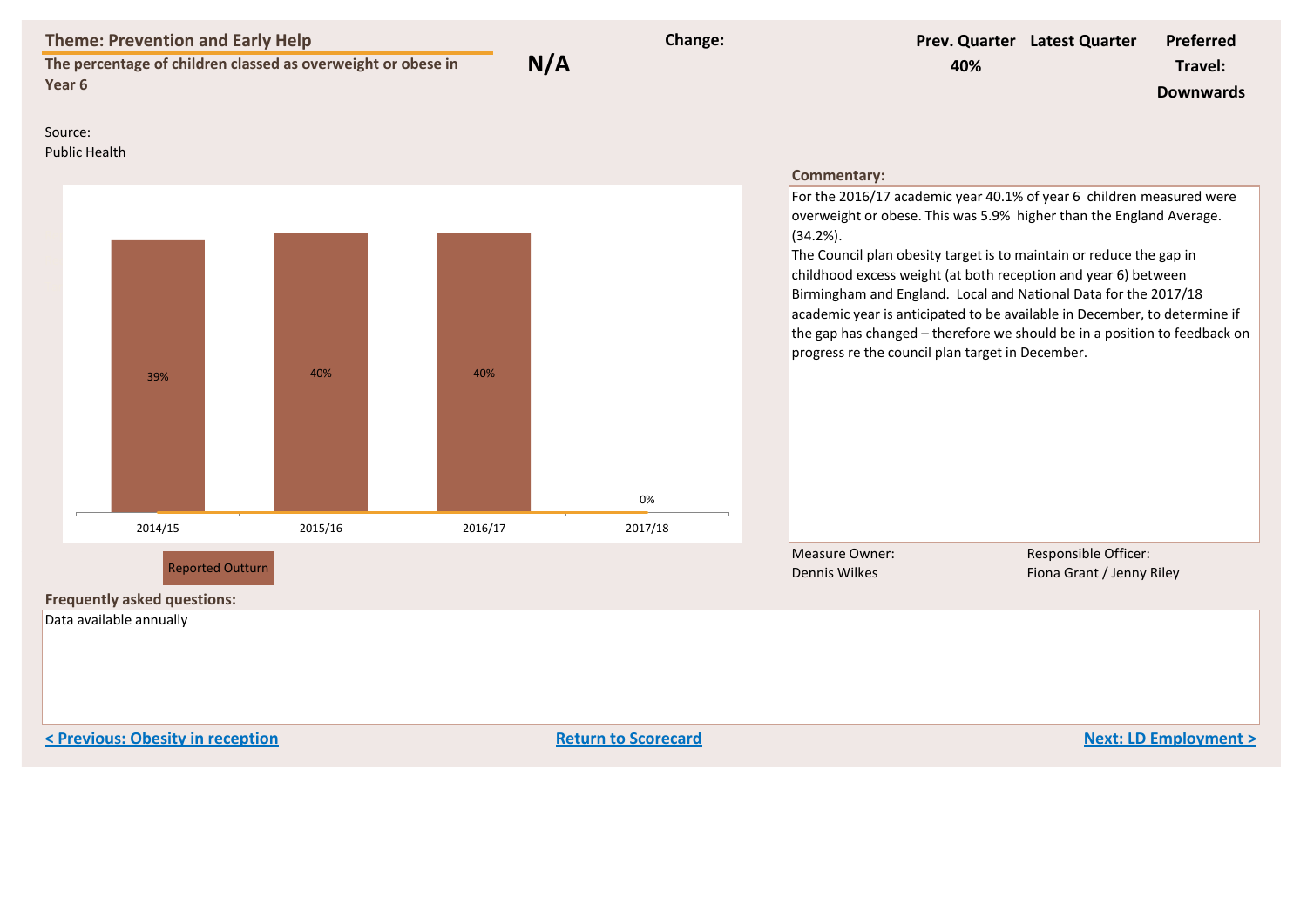| <b>Theme: Community Assets</b> |
|--------------------------------|
|--------------------------------|

**The percentage of service users aged 18-64 with learning**  disabilities in employment (Red)

**Frequently asked questions:** (EoY as dotted line)

**GREEN**



| <b>Last Month</b> | <b>This Month</b> | <b>Target</b> |
|-------------------|-------------------|---------------|
| 1.1%              | 1.05%             | <b>1%</b>     |
|                   |                   | (EoY 2%)      |

#### Source:

Carefirst classifications



# **Commentary:**

The plan is to review the activities around this area of work to better understand the barriers. This will require a collaborative approach with Commissioning colleagues.

The Day Opportunity Strategy, which includes plans to invest in employment support and has been approved by Cabinet, has now progressed to the detailed planning stage. Targeting people with Learning Disabilities is a key plank of the strategy, and implementation is due to begin in December, with results expected in line with the target of 2% at year end.

Measure Owner: Melanie Brooks

Responsible Officer:

**< Previous: Obesity in year 6 Return to Scorecard Next: MH Employment >**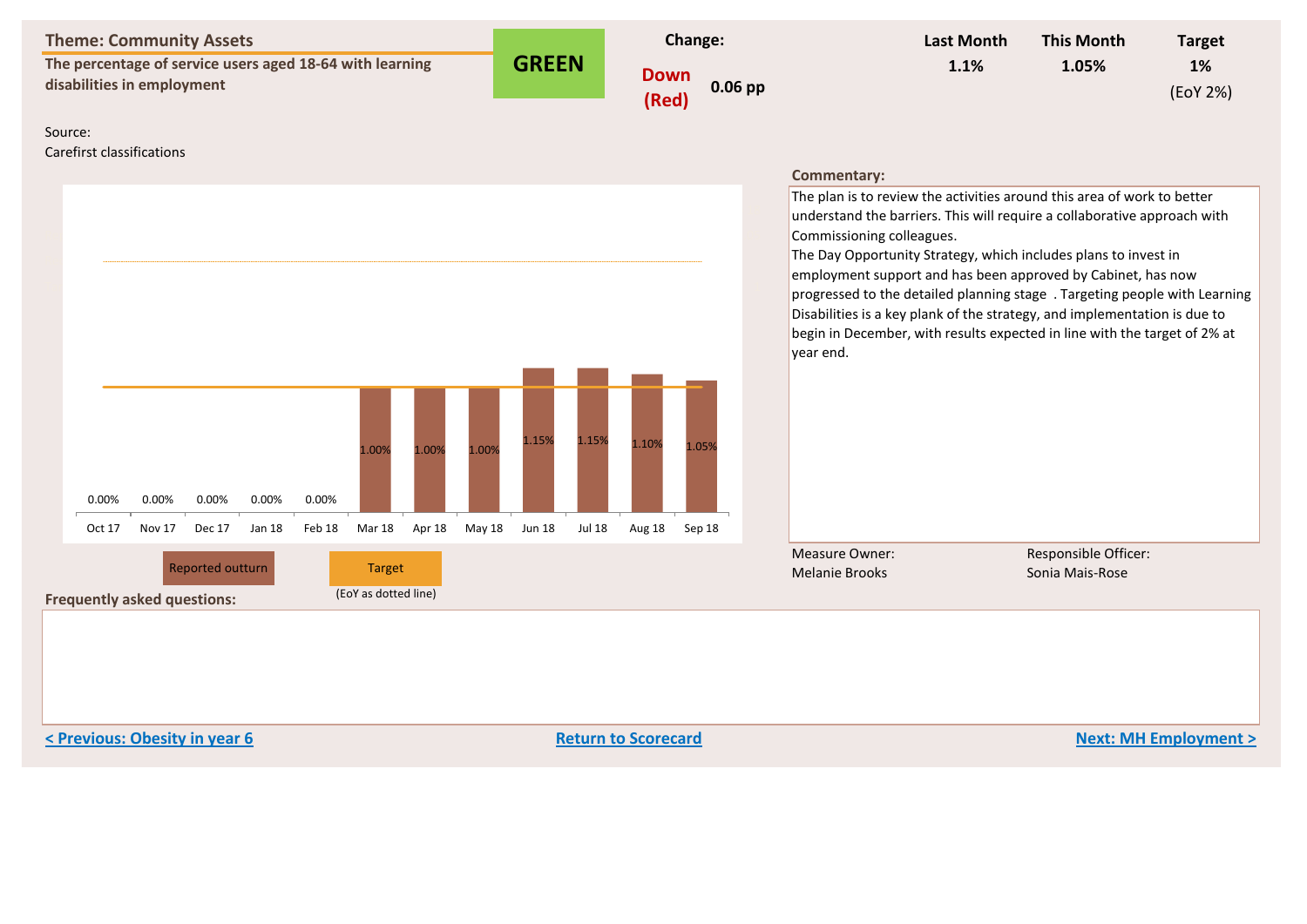| <b>Theme: Community Assets</b><br>The percentage of adults in contact with secondary mental<br>health services in employment |         | N/A      | Change: | 4.3%                                                                                                                                                                                                                                                                                                                                                                                                                                                                                                      | Prev. Quarter Latest Quarter                  | <b>Preferred</b><br>Travel:<br><b>Upwards</b> |
|------------------------------------------------------------------------------------------------------------------------------|---------|----------|---------|-----------------------------------------------------------------------------------------------------------------------------------------------------------------------------------------------------------------------------------------------------------------------------------------------------------------------------------------------------------------------------------------------------------------------------------------------------------------------------------------------------------|-----------------------------------------------|-----------------------------------------------|
| Source:<br><b>NHS Digital</b>                                                                                                |         |          |         | <b>Commentary:</b>                                                                                                                                                                                                                                                                                                                                                                                                                                                                                        |                                               |                                               |
| 5.0%                                                                                                                         | 5.3%    | 4.3%     | 0.0%    | This is a measure taken from the ASCOF framework, and is collected and<br>submitted by NHS Mental Health services. "Secondary Mental Health<br>services" are part of the NHS rather than part of the council, although a<br>proportion of these citizens are also likely to be in contact with adult social<br>care. A partnership approach to this issue is therefore required. Initial work<br>will need to include mapping the cohort and current initiatives. Future<br>commentary will reflect this. |                                               |                                               |
| 2014/15                                                                                                                      | 2015/16 | 2016/17* | 2017/18 |                                                                                                                                                                                                                                                                                                                                                                                                                                                                                                           |                                               |                                               |
| <b>Reported Outturn</b><br><b>Frequently asked questions:</b>                                                                |         |          |         | Measure Owner:<br><b>Melanie Brooks</b>                                                                                                                                                                                                                                                                                                                                                                                                                                                                   | Responsible Officer:<br><b>Melanie Brooks</b> |                                               |

This is issued annually as part of the Ascof set of measures.

 $*$ Please note that due to national data quality issues, NHS Digital did not release this as an official Ascof measure for this year, and this figure should be viewed as a guide only.

**Example 2018 Return to Scorecard Return to Scorecard Return 10 Scorecard Return 10 Scorecard Return 10 Scorecard Return 10 Scorecard Return 10 Scorecard Return 10 Scorecard Return 10 Scorecard Return 1**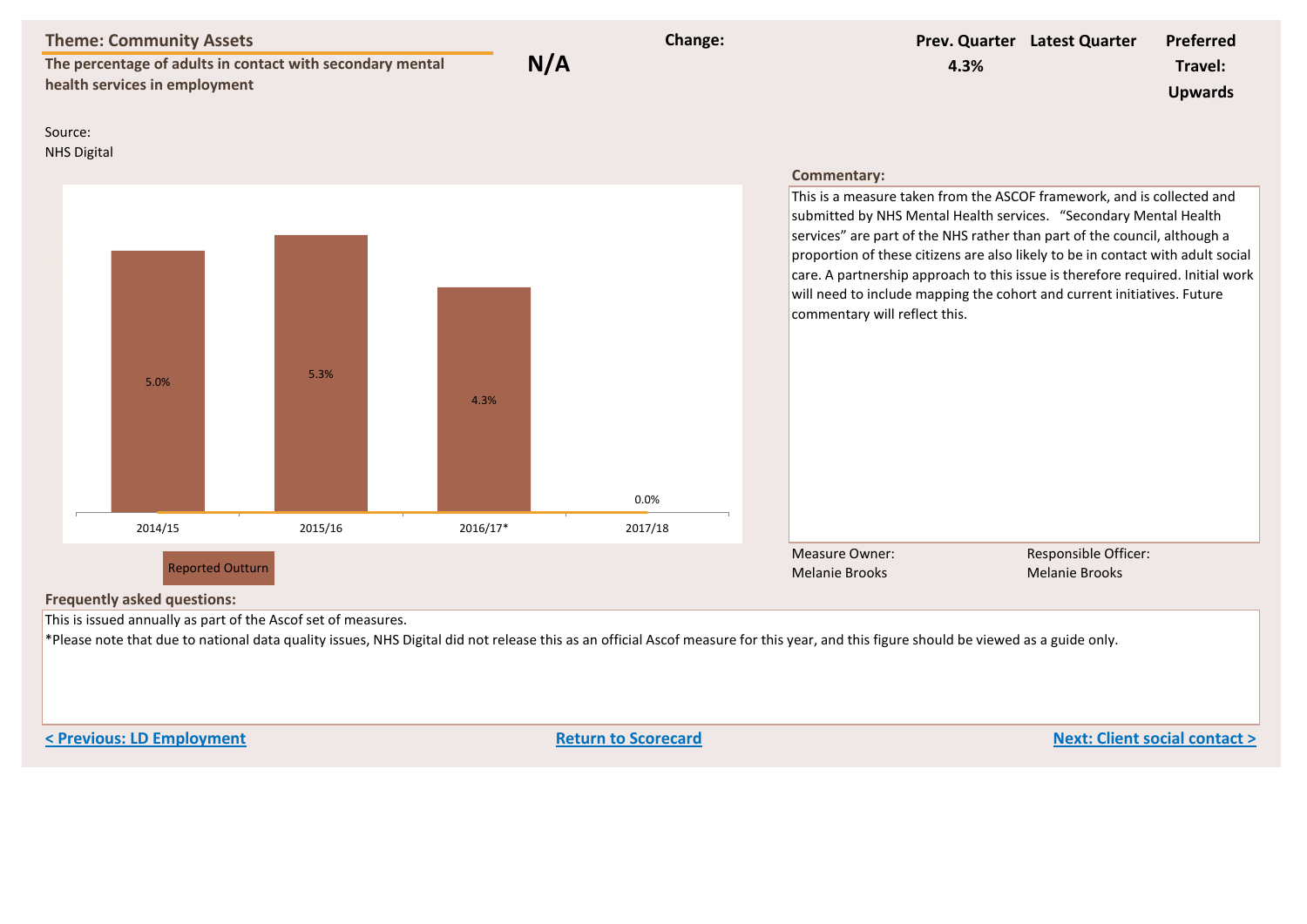